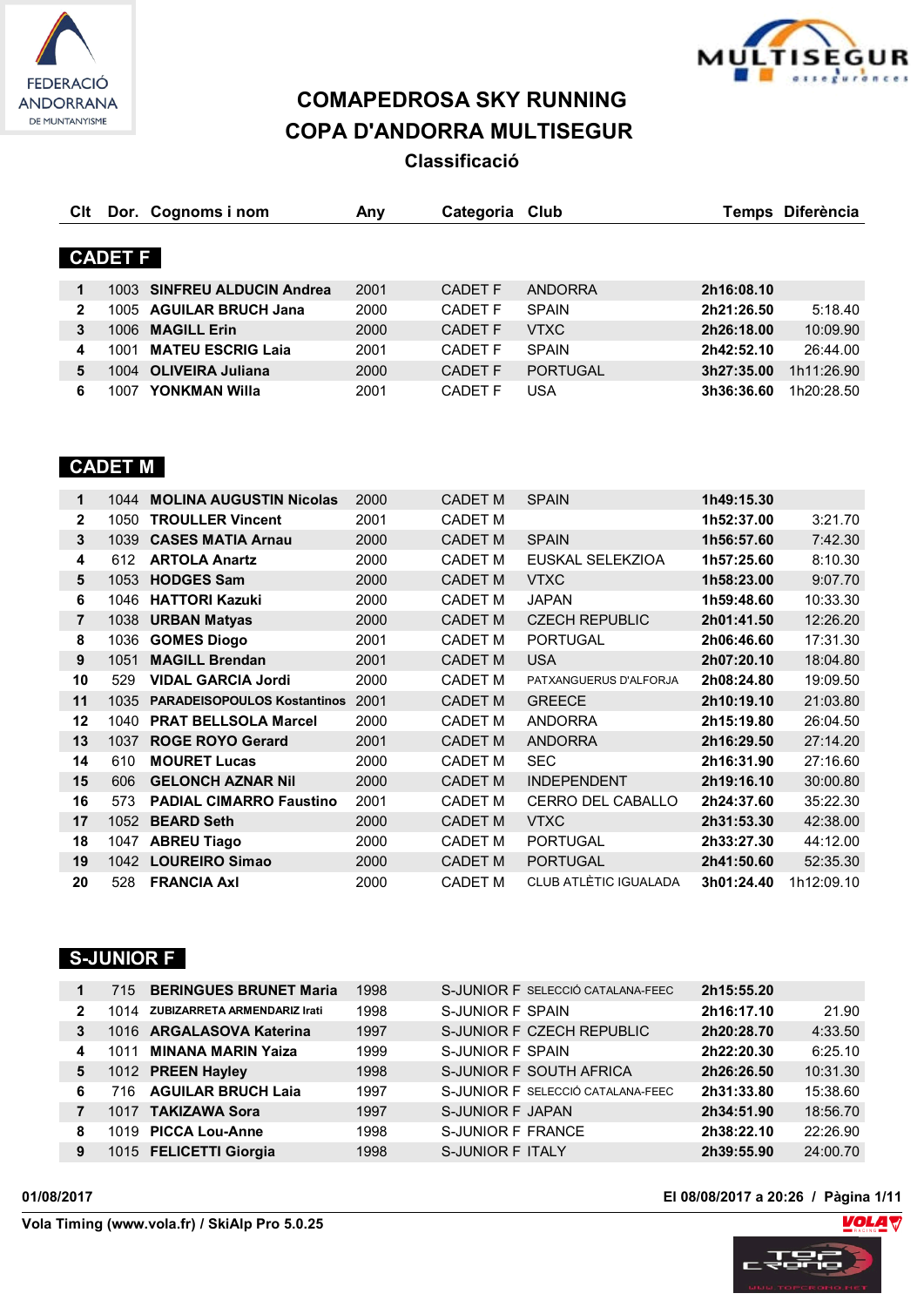



| Clt            |      | Dor. Cognoms i nom            | Any  | Categoria Club     |                                  |            | Temps Diferència |
|----------------|------|-------------------------------|------|--------------------|----------------------------------|------------|------------------|
|                |      |                               |      |                    |                                  |            |                  |
|                |      | <b>S-JUNIOR M</b>             |      |                    |                                  |            |                  |
| $\mathbf{1}$   |      | 1088 DELORENZI Roberto        | 1997 |                    | S-JUNIOR M SWITZERLAND           | 1h39:52.90 |                  |
| $\mathbf{2}$   |      | 1093 TRASSERRA PUJOL Marc     | 1997 | S-JUNIOR M         | <b>SPAIN</b>                     | 1h44:22.20 | 4:29.30          |
| $\mathbf{3}$   |      | 1078 LIZZOLI Luca             | 1998 | S-JUNIOR M ITALY   |                                  | 1h48:10.00 | 8:17.10          |
| 4              | 1091 | KIKUGAWA Keita                | 1997 | S-JUNIOR M         | <b>JAPAN</b>                     | 1h49:19.20 | 9:26.30          |
| 5              |      | 1076 OSANZ LABORDA Daniel     | 1998 | S-JUNIOR M SPAIN   |                                  | 1h50:40.50 | 10:47.60         |
| 6              |      | 1087 LLATA RODRIGUEZ Hugo     | 1997 | S-JUNIOR M ANDORRA |                                  | 1h52:09.00 | 12:16.10         |
| $\overline{7}$ |      | 1077 NOVAK David              | 1998 | S-JUNIOR M         | <b>CZECH REPUBLIC</b>            | 1h52:18.70 | 12:25.80         |
| 8              | 1058 | <b>MATSUMOTO Ryosuke</b>      | 1999 | S-JUNIOR M         | <b>JAPAN</b>                     | 1h54:25.20 | 14:32.30         |
| 9              | 536  | <b>GARCÍA VILLODRES Marc</b>  | 1998 | S-JUNIOR M         | RUNNERS42.2                      | 1h54:53.00 | 15:00.10         |
| 10             | 1063 | <b>DELORENZI Marco</b>        | 1999 |                    | S-JUNIOR M SWITZERLAND           | 1h55:04.70 | 15:11.80         |
| 11             |      | 1062 JILEK Ondrej             | 1999 |                    | S-JUNIOR M CZECH REPUBLIC        | 1h56:59.90 | 17:07.00         |
| 12             |      | 1068 SOLDEVILA BUSQUETS Arnau | 1998 | S-JUNIOR M ANDORRA |                                  | 1h57:20.20 | 17:27.30         |
| 13             |      | 1086 GOUVEIA Romeu            | 1997 | S-JUNIOR M         | <b>PORTUGAL</b>                  | 1h59:06.20 | 19:13.30         |
| 14             | 1081 | <b>DANIELE Marco</b>          | 1998 | S-JUNIOR M         | <b>ITALY</b>                     | 1h59:07.10 | 19:14.20         |
| 15             |      | 1092 FARNIK Tomás             | 1997 | <b>S-JUNIOR M</b>  | <b>CZECH REPUBLIC</b>            | 1h59:42.70 | 19:49.80         |
| 16             |      | 1064 NEZVAL Ondrej            | 1999 | S-JUNIOR M         | <b>CZECH REPUBLIC</b>            | 2h00:25.80 | 20:32.90         |
| 17             |      | 1070 KRECEK Jiri              | 1998 | S-JUNIOR M         | <b>CZECH REPUBLIC</b>            | 2h01:01.90 | 21:09.00         |
| 18             | 1069 | <b>OGURA Yu</b>               | 1998 | S-JUNIOR M         | <b>JAPAN</b>                     | 2h01:19.40 | 21:26.50         |
| 19             | 587  | <b>GELONCH AZNAR Adrià</b>    | 1999 | <b>S-JUNIOR M</b>  |                                  | 2h01:48.10 | 21:55.20         |
| 20             |      | 1066 ASSENOV ALEXIEV Boris    | 1999 | S-JUNIOR M         | <b>BULGARIA</b>                  | 2h06:29.20 | 26:36.30         |
| 21             |      | 1061 CYPRIEN Calmels          | 1999 | <b>S-JUNIOR M</b>  |                                  | 2h08:09.80 | 28:16.90         |
| 22             |      | 1067 GONÇALO Luis             | 1998 | S-JUNIOR M         | PORTUGAL                         | 2h08:17.20 | 28:24.30         |
| 23             | 559  | SOLÉ GRAELLS Sergi            | 1997 | S-JUNIOR M         | <b>UECANOIA TUGA ACTIVE WEAR</b> | 2h08:31.70 | 28:38.80         |
| 24             |      | 1079 LUIS Francisco           | 1998 | S-JUNIOR M         | <b>PORTUGAL</b>                  | 2h08:36.60 | 28:43.70         |
| 25             |      | 1075 FONTANA Giuseppe         | 1998 | S-JUNIOR M ITALY   |                                  | 2h10:43.90 | 30:51.00         |
| 26             |      | 1074 FERNANDES Claudio        | 1998 | S-JUNIOR M         | PORTUGAL                         | 2h10:45.40 | 30:52.50         |
| 27             | 583  | <b>PEREZ COMPTE David</b>     | 1997 | <b>S-JUNIOR M</b>  |                                  | 2h15:05.90 | 35:13.00         |
| 28             | 1090 | <b>ALEMANY Valentin</b>       | 1997 | S-JUNIOR M         | <b>FRANCE</b>                    | 2h15:49.70 | 35:56.80         |
| 29             | 532  | <b>ESCUDERO Oier</b>          | 1997 | <b>S-JUNIOR M</b>  | ZUMEATARRA S.D.                  | 2h22:52.50 | 42:59.60         |
| 30             | 1071 | <b>SERRA NECHES Carles</b>    | 1998 | S-JUNIOR M         | ANDORRA                          | 2h24:48.40 | 44:55.50         |
| 31             | 1095 | <b>MERCHANT Jonas</b>         | 1999 | S-JUNIOR M VTXC    |                                  | 2h28:12.80 | 48:19.90         |
| 32             | 604  | DÍAZ CABRAL Pedro Javier      | 1998 | S-JUNIOR M         | PEDRO SUBEPIEDRAS GAMONAL CITY   | 2h46:21.70 | 1h06:28.80       |

#### **Absoluta Dona**

|              |      | 415 AVILÉS CASTAÑO Sheila   | 1993 | <b>SENIOR F</b> | <b>BUFF® PRO TEAM</b>        | 3h17:16.40 |          |
|--------------|------|-----------------------------|------|-----------------|------------------------------|------------|----------|
| $\mathbf{2}$ |      | <b>ORGUÉ VILA Laura</b>     | 1986 | <b>SENIOR F</b> | SALOMON-RSM                  | 3h19:29.40 | 2:13.00  |
| 3            | 438. | <b>TAKAMURA Takako</b>      | 1993 | <b>SENIOR F</b> | ASAHIKAWA MEDICAL UNIVERSITY | 3h26:43.40 | 9:27.00  |
| 4            | 406  | <b>GERARDI Hillary</b>      | 1986 | SENIOR F        | COMPRESSPORT/SCARPA          | 3h28:53.30 | 11:36.90 |
| 5            | 407  | <b>KIMMEL Megan</b>         | 1980 | <b>SENIOR F</b> |                              | 3h33:22.90 | 16:06.50 |
| 6            | 401  | <b>AZKORBEBEITIA Oihana</b> | 1981 | SENIOR F        | EUSKAL SELEKZIOA             | 3h34:34.10 | 17:17.70 |
|              | 404  | <b>SOLA DE MIGUEL Laura</b> | 1980 | SENIOR F        | LIKE SPORT LURBEL            | 3h37:32.80 | 20:16.40 |
| 8            | 416  | <b>COMET PASCUAL Anna</b>   | 1983 | <b>SENIOR F</b> | SELECCIÓ CATALANA-FEEC       | 3h40:38.30 | 23:21.90 |

**01/08/2017 El 08/08/2017 a 20:26 / Pàgina 2/11**



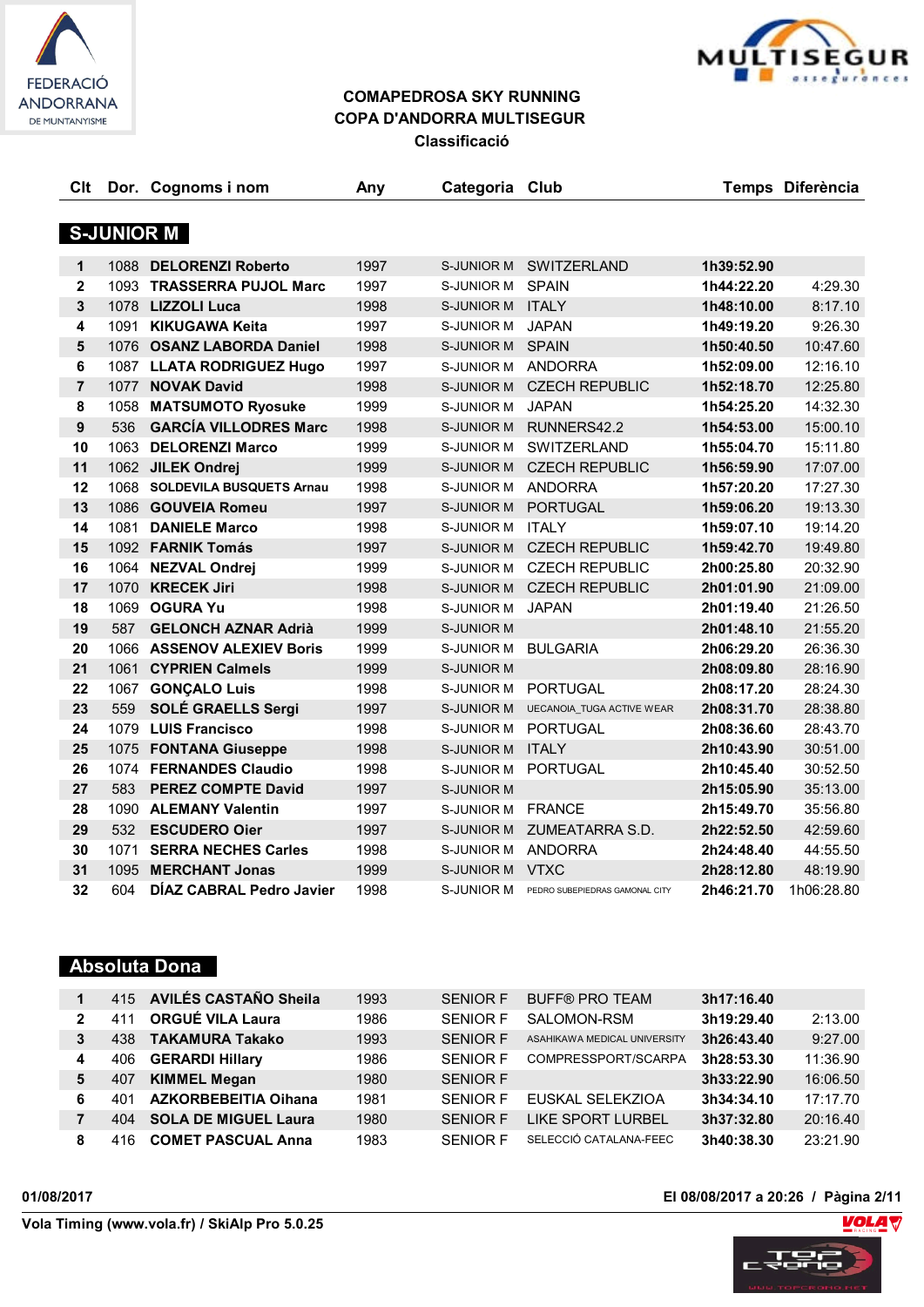



| Clt              |     | Dor. Cognoms i nom              | Any  | Categoria         | Club                             |            | Temps Diferència |
|------------------|-----|---------------------------------|------|-------------------|----------------------------------|------------|------------------|
| $\boldsymbol{9}$ | 410 | <b>ZORROZA Maria</b>            | 1988 | <b>SENIOR F</b>   | EUSKAL SELEKZIOA                 | 3h41:59.20 | 24:42.80         |
| 10               | 461 | <b>RIBA HERNANDEZ Queralt</b>   | 1991 | <b>SENIOR F</b>   | <b>MADTEAM</b>                   | 3h42:48.80 | 25:32.40         |
| 11               | 449 | PÉREZ-VICO Ana                  | 1990 | <b>SENIOR F</b>   | LA GARRIGA EXTREME               | 3h44:36.00 | 27:19.60         |
| 12               | 422 | <b>ESPAÑOL BADA Roser</b>       | 1975 | S-VETERA F        | UNIO EX URGELLENCA               | 3h45:08.40 | 27:52.00         |
| 13               | 444 | <b>DARLINGTON Anwen</b>         | 1990 | <b>SENIOR F</b>   | <b>DUNDEE ROAD RUNNERS</b>       | 3h49:06.70 | 31:50.30         |
| 14               | 442 | <b>FRAILE ARCE Maider</b>       | 1977 | S-VETERA F        | NOAIN MENDI TALDEA               | 3h53:11.10 | 35:54.70         |
| 15               | 450 | <b>JENKINSON Bronwen</b>        | 1996 | <b>SENIOR F</b>   | <b>ERYRI HARRIERS</b>            | 4h04:36.60 | 47:20.20         |
| 16               | 413 | <b>LOBERA GRAU Paloma</b>       | 1976 | S-VETERA F        | ASS. ESP. MATXACUCA              | 4h05:04.90 | 47:48.50         |
| 17               | 466 | <b>PARRILLA Imma</b>            | 1977 | S-VETERA F        | <b>SEC</b>                       | 4h08:28.40 | 51:12.00         |
| 18               | 459 | PAZ BERMÚDEZ Ana                | 1976 | S-VETERA F        | TODO VERTICAL +                  | 4h09:07.50 | 51:51.10         |
| 19               | 458 | <b>ZUÑIGA GARCIA Silvia</b>     | 1985 | <b>SENIOR F</b>   | CLUB ESPORTIU CERDANYA PIRINEU   | 4h13:13.30 | 55:56.90         |
| 20               | 443 | <b>GOMEZ NAVARRO Soraya</b>     | 1981 | <b>SENIOR F</b>   | TIERRA TRAGAME-C.D.M.REQUIEBRO   | 4h13:44.70 | 56:28.30         |
| 21               | 425 | <b>FRUTOS GUTIERREZ Zuriñe</b>  | 1986 | <b>SENIOR F</b>   | GANZORROTZ-ARTZINIEGA 4h27:41.00 |            | 1h10:24.60       |
| 22               | 463 | <b>MORERA I BLANCH Marta</b>    | 1981 | <b>SENIOR F</b>   | CELLERA MOUNTAIN RUNNERS         | 4h29:21.60 | 1h12:05.20       |
| 23               | 423 | <b>FIGUERAS PUJOLS Ivet</b>     | 1994 | <b>SENIOR F</b>   | <b>INVERSETEAM-TRAIL</b>         | 4h45:39.60 | 1h28:23.20       |
| 24               | 426 | <b>FUERTES MOLINA Irene</b>     | 1992 | <b>SENIOR F</b>   | SPORTHG - AMLSPORT TEAM          | 4h49:26.40 | 1h32:10.00       |
| 25               | 446 | <b>PLACE Marine</b>             | 1993 | <b>SENIOR F</b>   | STADE RODEZ ATHLETISME           | 4h54:09.10 | 1h36:52.70       |
| 26               | 462 | <b>COSTA COSTA Txell</b>        | 1992 | <b>SENIOR F</b>   |                                  | 4h55:36.20 | 1h38:19.80       |
| 27               | 453 | <b>CASENOBE Christelle</b>      | 1973 | S-VETERA F        | <b>BOJOS DE MUNTANYA</b>         | 4h57:20.60 | 1h40:04.20       |
| 28               | 468 | <b>ROSIÑOL MENCHÓN Neus</b>     | 1994 | <b>SENIOR F</b>   | <b>MONTSERRATING</b>             | 5h07:28.20 | 1h50:11.80       |
| 29               | 454 | <b>LÓPEZ GARCÍA Eva</b>         | 1970 | S-VETERA F        | LA PEDRIZA /MAUNALOA             | 5h13:50.90 | 1h56:34.50       |
| 30               | 437 | <b>SESÉ SALAMAÑA Esther</b>     | 1990 | <b>SENIOR F</b>   | <b>CLUB TRAIL RUNNING GIRONA</b> | 5h18:58.20 | 2h01:41.80       |
| 31               | 445 | <b>SALAS SERRA Laura</b>        | 1993 | <b>SENIOR F</b>   | CLUB ESPORTIU LA GARRIGA EXTRE   | 5h29:22.20 | 2h12:05.80       |
| 32               | 464 | <b>FERNANDES COSTA Susana</b>   | 1985 | <b>SENIOR F</b>   |                                  | 5h31:00.80 | 2h13:44.40       |
| 33               | 460 | <b>TOLEDO BONIFÁS Miriam</b>    | 1983 | <b>SENIOR F</b>   | <b>BCS TRAIL D'UIXÓ</b>          | 5h35:15.60 | 2h17:59.20       |
| 34               | 469 | <b>HERNÁNDEZ CUADROS Eva</b>    | 1972 | S-VETERA F        | <b>C.E.GUISSONENC</b>            | 5h38:40.00 | 2h21:23.60       |
| 35               | 448 | <b>LINDE Madara</b>             | 1989 | <b>SENIOR F</b>   |                                  | 5h44:51.50 | 2h27:35.10       |
| 36               | 456 | <b>VALLEJO Maria</b>            | 1990 | <b>SENIOR F</b>   | <b>WAA ULTRA</b>                 | 5h54:35.50 | 2h37:19.10       |
| 37               | 455 | <b>CAROLE Serisier</b>          | 1973 | S-VETERA F        |                                  | 5h56:30.60 | 2h39:14.20       |
| 38               | 451 | <b>RODRIGUEZ JIMENEZ Carmen</b> | 1963 |                   | S-MASTER F LA GARRIGA EXTREM     | 6h06:21.10 | 2h49:04.70       |
| 39               | 439 | <b>SERENO Ana Sereno</b>        | 1986 | <b>SENIOR F</b>   | <b>OZXTREME</b>                  | 6h18:14.00 | 3h00:57.60       |
| 40               | 447 | <b>VALLS PALOU Montse</b>       | 1983 | <b>SENIOR F</b>   | LA PISCINA DE PIERA              | 6h23:43.20 | 3h06:26.80       |
| 41               | 436 | <b>GUAL MONDRAGON Eva</b>       | 1980 | <b>SENIOR F</b>   | <b>AGARREULES</b>                | 6h27:15.90 | 3h09:59.50       |
| 42               | 470 | <b>RIBET HUGUET Cristina</b>    | 1969 | <b>S-VETERA F</b> |                                  | 6h42:23.70 | 3h25:07.30       |

#### **Absoluta Home**

|              | 20 | <b>MARGARIT SOLÉ Jan</b>       | 1996 | <b>SENIOR M</b> | <b>SAI OMON</b>          | 2h35:36.40 |          |
|--------------|----|--------------------------------|------|-----------------|--------------------------|------------|----------|
| $\mathbf{2}$ | 5  | <b>DE GASPERI Marco</b>        | 1977 | S-VETERA M      | TEAM HOKA ONE ONE        | 2h41:50.80 | 6:14.40  |
|              | 15 | <b>UEDA Rui</b>                | 1993 | SENIOR M        | <b>COLUMBIA MONTRAIL</b> | 2h44:54.90 | 9:18.50  |
| 4            | 14 | <b>AIT MALEK Zaid</b>          | 1984 | SENIOR M        | <b>BUFF® PRO TEAM</b>    | 2h47:45.70 | 12:09.30 |
| 5            | 6  | <b>MICHAUD Adrien</b>          | 1983 | SENIOR M        | <b>SCOTT FRANCE</b>      | 2h48:29.00 | 12:52.60 |
| 6            | 46 | <b>IÑARRA Ander</b>            | 1991 | SENIOR M        | EUSKAL SELEKZIOA         | 2h50:07.50 | 14:31.10 |
|              | 30 | <b>CABALLERO ORTEGA Miguel</b> | 1982 | <b>SENIOR M</b> | LA SPORTIVA              | 2h51:26.40 | 15:50.00 |
| 8            |    | <b>EGEA Aritz</b>              | 1984 | SENIOR M        | EUSKAL SELEKZIOA         | 2h53:25.90 | 17:49.50 |

**01/08/2017 El 08/08/2017 a 20:26 / Pàgina 3/11**

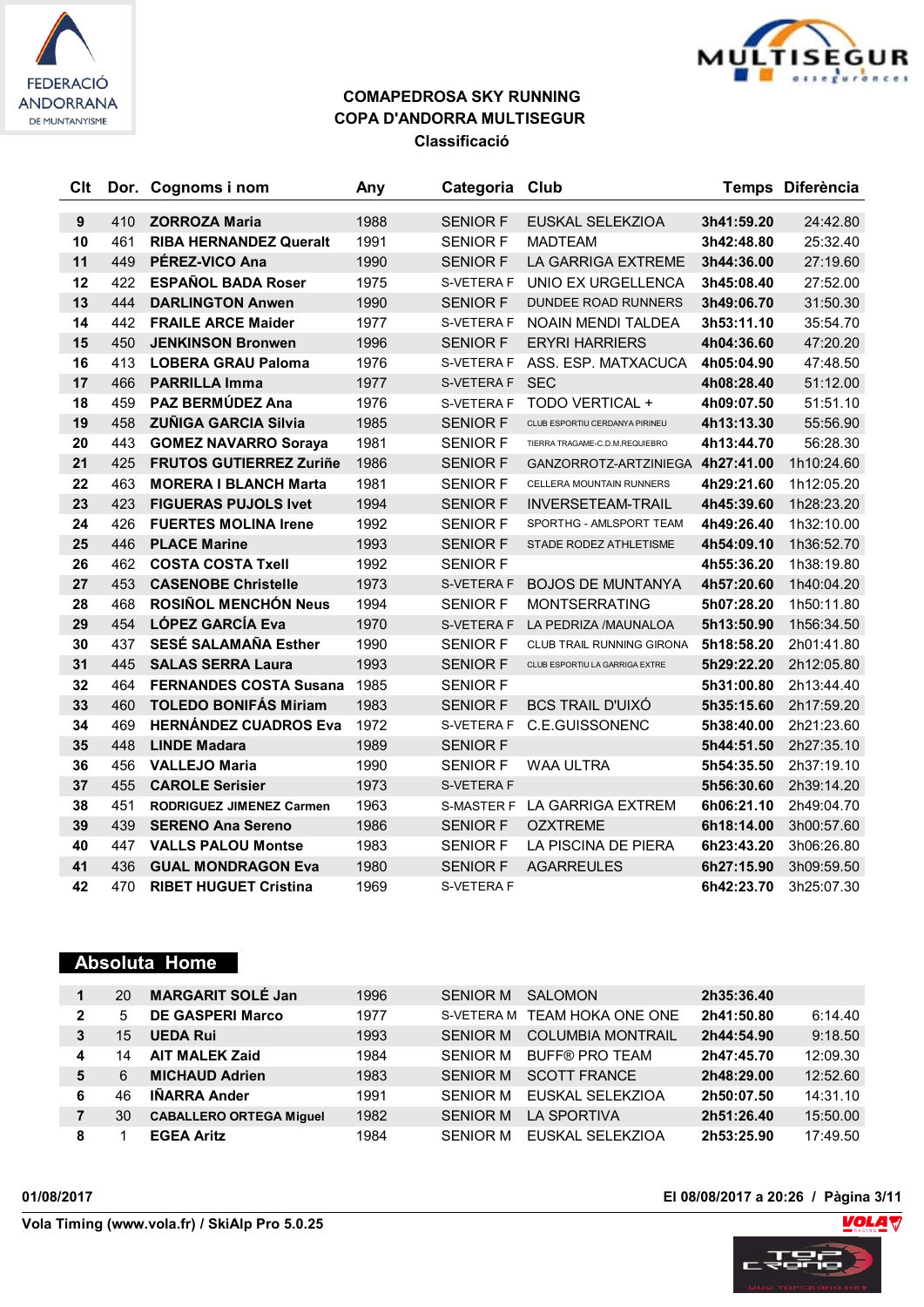



| Clt |                | Dor. Cognoms i nom                 | Any  | Categoria       | Club                                      |            | Temps Diferència |
|-----|----------------|------------------------------------|------|-----------------|-------------------------------------------|------------|------------------|
| 9   | $\overline{7}$ | <b>CASAL MIR Marc</b>              | 1982 | <b>SENIOR M</b> | ANDORRA TEAM                              | 2h53:53.20 | 18:16.80         |
| 10  | 191            | <b>BURGOS GÓMEZ Noel</b>           | 1996 | <b>SENIOR M</b> |                                           | 2h54:17.20 | 18:40.80         |
| 11  | 19             | <b>CASAL MIR Oscar</b>             | 1979 | <b>SENIOR M</b> | <b>ANDORRA TEAM</b>                       | 2h54:48.20 | 19:11.80         |
| 12  | 339            | <b>RAZGA Ismail</b>                | 1994 | <b>SENIOR M</b> | <b>SALAMON TEAM</b>                       | 2h54:52.60 | 19:16.20         |
| 13  | 261            | <b>ESPAÑÓ ANICETO Gerard</b>       | 1984 | <b>SENIOR M</b> | AE MOUNTAIN RUNNERS BERGUEDA              | 2h55:40.10 | 20:03.70         |
| 14  | 16             | <b>MARTINEZ DE ESTIBARIZ Julen</b> | 1984 | <b>SENIOR M</b> | EUSKAL SELEKZIOA                          | 2h56:18.30 | 20:41.90         |
| 15  | 57             | <b>GIL Alfredo</b>                 | 1980 | <b>SENIOR M</b> | <b>PROZIS TEAM</b>                        | 2h56:35.30 | 20:58.90         |
| 16  | $\overline{4}$ | <b>NIKOLOV Kiril</b>               | 1982 | <b>SENIOR M</b> | <b>COMPRESSPORT</b>                       | 2h58:53.00 | 23:16.60         |
| 17  | 270            | <b>LAZARO CORDERO Marti</b>        | 1991 | <b>SENIOR M</b> | <b>U.E RIPOLL</b>                         | 2h59:15.60 | 23:39.20         |
| 18  | 69             | <b>MARMISSOLLE Beñat</b>           | 1981 | <b>SENIOR M</b> | ORHI MENDI TALDEA                         | 3h00:37.10 | 25:00.70         |
| 19  | 47             | <b>MORA TRIBALDO Jonatan</b>       | 1984 | <b>SENIOR M</b> | <b>INVERSETEAM-TRAIL</b>                  | 3h01:42.50 | 26:06.10         |
| 20  | 39             | <b>GARCÍA HURTADO Carlos</b>       | 1996 | <b>SENIOR M</b> | <b>INVERSE-INNOVA OCULAR</b>              | 3h02:52.70 | 27:16.30         |
| 21  | 64             | <b>ROSET ROJO Josep</b>            | 1995 | <b>SENIOR M</b> | SELECCIÓ CATALANA-FEEC                    | 3h03:35.30 | 27:58.90         |
| 22  | 11             | <b>LARRUZEA Julen</b>              | 1982 | <b>SENIOR M</b> | EUSKAL SELEKZIOA                          | 3h05:33.10 | 29:56.70         |
| 23  | 308            | <b>ALIS SANCHEZ Jordi</b>          | 1994 | <b>SENIOR M</b> | <b>CERDANYA SKIMO TEAM</b>                | 3h07:11.40 | 31:35.00         |
| 24  | 32             | <b>PUJOL GARCIA Albert</b>         | 1979 | <b>SENIOR M</b> | SELECCIÓ CATALANA-FEEC                    | 3h09:53.80 | 34:17.40         |
| 25  | 36             | <b>ROC AMADOR Agustí</b>           | 1971 |                 | S-VETERA M ASS. ESP. MATXACUCA            | 3h10:57.70 | 35:21.30         |
| 26  | 28             | <b>GERRIKAETXEBARRIA Ander</b>     | 1996 | <b>SENIOR M</b> | EUSKAL SELEKZIOA                          | 3h11:47.40 | 36:11.00         |
| 27  | 77             | <b>KATARAIN RAZKIN Beñat</b>       | 1989 | <b>SENIOR M</b> | <b>GOIERRI GARAIA</b>                     | 3h12:18.90 | 36:42.50         |
| 28  | 65             | <b>CARDOZO MACHADO Diego</b>       | 1992 | <b>SENIOR M</b> | SELECCIÓ CATALANA-FEEC                    | 3h12:53.20 | 37:16.80         |
| 29  | 38             | <b>DELSOUILLER Brice</b>           | 1980 | <b>SENIOR M</b> | <b>FRANCE SKYRUNNING</b>                  | 3h13:06.00 | 37:29.60         |
| 30  | 56             | <b>DALAL JIRARI Abdelfatah</b>     | 1995 | <b>SENIOR M</b> | SELECCIÓN ANDALUZA                        | 3h16:04.80 | 40:28.40         |
| 31  | 154            | <b>VILAR RIBO Pau</b>              | 1991 | <b>SENIOR M</b> | <b>WAA - ASHI</b>                         | 3h16:57.00 | 41:20.60         |
| 32  | 40             | <b>SOLEY CASTELLS Albert</b>       | 1988 | <b>SENIOR M</b> | <b>INVERSETEAM - TRAIL</b>                | 3h18:13.20 | 42:36.80         |
| 33  | 185            | <b>ROTA COLLELL Marc</b>           | 1996 | <b>SENIOR M</b> | L'ESPORTIU TORELLÓ                        | 3h18:49.10 | 43:12.70         |
| 34  | 272            | <b>ANGUITA BAYO Manuel</b>         | 1991 | <b>SENIOR M</b> | SELECCIÓN ANDALUZA                        | 3h20:25.90 | 44:49.50         |
| 35  | 129            | <b>BAUTISTA SUREDA Aleix</b>       | 1984 | <b>SENIOR M</b> | <b>TEAM BIOMECANICA</b>                   | 3h20:42.10 | 45:05.70         |
| 36  | 266            | <b>MARTÍNEZ NAVARRO Roger</b>      | 1995 | <b>SENIOR M</b> | <b>INTEMPÈRIE BCN</b>                     | 3h21:25.30 | 45:48.90         |
| 37  | 125            | <b>MONTULL POLA Lluc</b>           | 1994 | <b>SENIOR M</b> | TRAIL RUNNING UEC MATARÓ                  | 3h23:22.50 | 47:46.10         |
| 38  | 44             | <b>ESCOLÀ VILADRICH lu</b>         | 1996 | <b>SENIOR M</b> | <b>INVERSETEAM-TRAIL</b>                  | 3h23:55.30 | 48:18.90         |
| 39  | 37             | <b>CRIADO SÁNCHEZ Raúl</b>         | 1995 | <b>SENIOR M</b> | <b>SALOMON</b>                            | 3h24:47.50 | 49:11.10         |
| 40  | 119            | <b>CABRERA MONTAÑÀ Guillem</b>     | 1984 | <b>SENIOR M</b> | ASS. ESP. MOUNTAINRUNNERS DEL             | 3h25:03.00 | 49:26.60         |
| 41  | 52             | YOSHIDA Takeo                      | 1974 | S-VETERA M      |                                           | 3h25:34.90 | 49:58.50         |
| 42  | 152            | <b>HERNANDEZ MOYA Ruben</b>        | 1989 | <b>SENIOR M</b> | <b>BTR PRO TEAM</b>                       | 3h28:26.30 | 52:49.90         |
| 43  | 33             | <b>PRADES MONFORT David</b>        | 1992 | <b>SENIOR M</b> | SELECCIÓ CATALANA-FEEC                    | 3h29:52.10 | 54:15.70         |
| 44  | 244            | <b>ARAMENDIA ETXABARRI Sergio</b>  | 1977 |                 | S-VETERA M TXURREGI SPORT HG-AML          | 3h31:26.00 | 55:49.60         |
| 45  | 45             | <b>GENSANA FARRÉ David</b>         | 1978 | SENIOR M        | <b>BLUE MOTORS PONTS</b>                  | 3h37:15.60 | 1h01:39.20       |
| 46  | 228            | <b>VILCHEZ LARA Diego</b>          | 1975 | S-VETERA M      |                                           | 3h39:44.70 | 1h04:08.30       |
| 47  | 216            | <b>BAREA RUIZ Javi</b>             | 1991 | <b>SENIOR M</b> | SANTPEDORCORRE                            | 3h41:06.30 | 1h05:29.90       |
| 48  | 97             | <b>THIBAULT Cizeau</b>             | 1983 | <b>SENIOR M</b> | <b>RAYONPOLE</b>                          | 3h41:24.50 | 1h05:48.10       |
| 49  | 322            | <b>MENDEZ DURAN David</b>          | 1975 |                 | S-VETERA M CLUB TRIATLO ANDORRA SERRADELL | 3h41:27.20 | 1h05:50.80       |
| 50  | 150            | BETHENCOURT GUIMERA Rafael         | 1978 | <b>SENIOR M</b> | <b>TENERIFE TRAIL</b>                     | 3h41:56.90 | 1h06:20.50       |
| 51  | 245            | <b>LOPEZ Joaquin</b>               | 1992 | <b>SENIOR M</b> | WAA ULTRA                                 | 3h42:28.70 | 1h06:52.30       |
| 52  | 90             | <b>NICOLAS Couzinet</b>            | 1991 | <b>SENIOR M</b> | <b>COUSERANS LIBRE</b>                    | 3h43:43.50 | 1h08:07.10       |
| 53  | 235            | <b>DORCA TARRUELLA Jordi</b>       | 1978 | <b>SENIOR M</b> | GUILLES.CAT                               | 3h43:49.50 | 1h08:13.10       |
| 54  | 207            | <b>FURIÓ FCO Sergi</b>             | 1982 | <b>SENIOR M</b> |                                           | 3h43:49.90 | 1h08:13.50       |
| 55  | 190            | <b>OLIVÉ BOIX Esteve</b>           | 1981 | SENIOR M        | <b>OJU K PASSU</b>                        | 3h43:55.00 | 1h08:18.60       |

**01/08/2017 El 08/08/2017 a 20:26 / Pàgina 4/11**

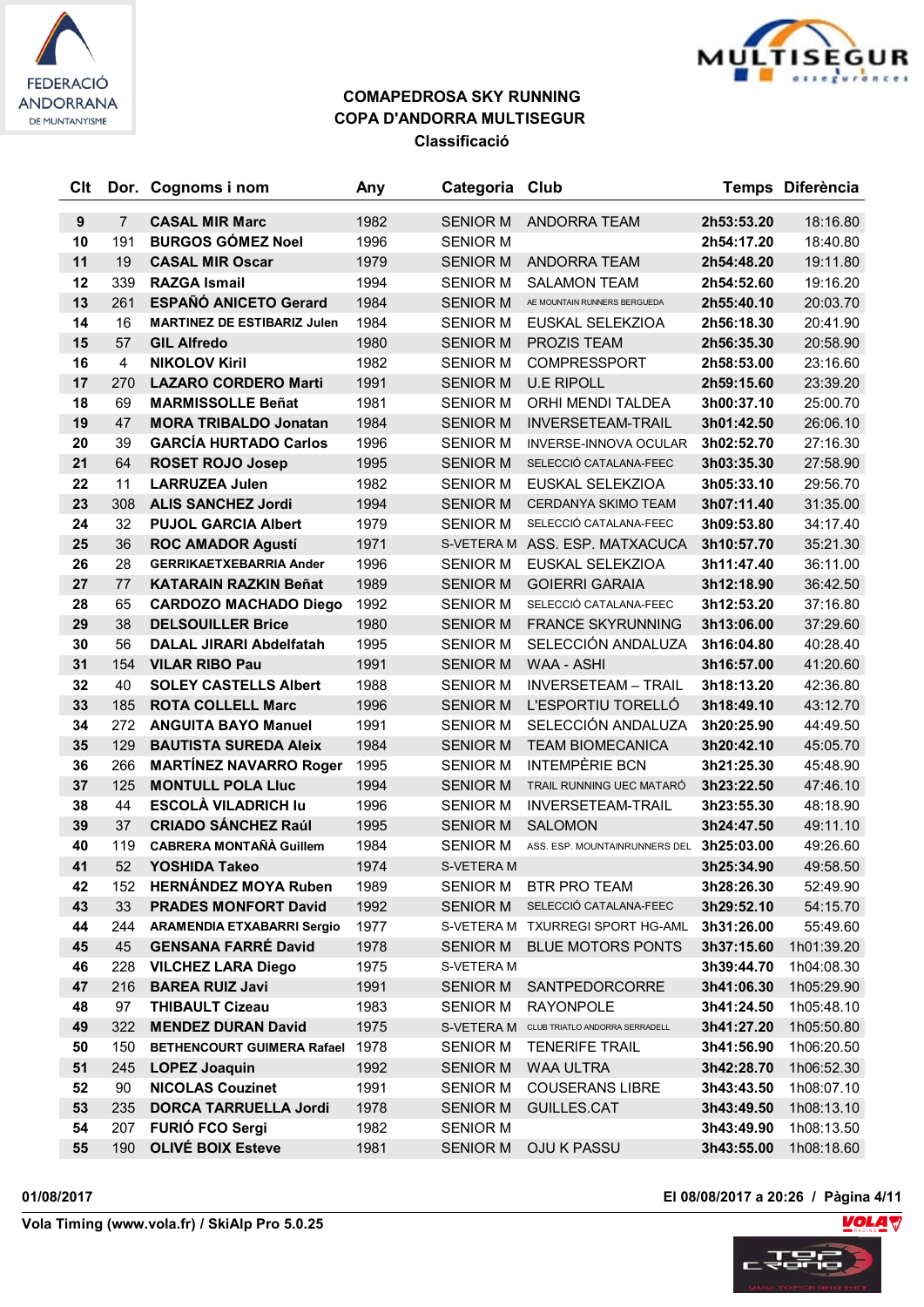



| Clt      |            | Dor. Cognoms i nom                                          | Any          | Categoria Club        |                                                                     |                          | Temps Diferència         |
|----------|------------|-------------------------------------------------------------|--------------|-----------------------|---------------------------------------------------------------------|--------------------------|--------------------------|
| 56       | 212        | <b>ARRETXE ANTXORDOKI David</b>                             | 1984         | <b>SENIOR M</b>       | ERLAITZ M.E.                                                        | 3h44:48.90               | 1h09:12.50               |
| 57       | 319        | <b>MARTI PUIG Andres</b>                                    | 1973         |                       | S-VETERA M TURURAC SPORTS - CORRESENDES X                           | 3h45:01.60               | 1h09:25.20               |
| 58       | 332        | <b>SOLER JANOHER Ricky</b>                                  | 1980         | <b>SENIOR M</b>       | AE. PALAFRUGELL                                                     | 3h46:01.80               | 1h10:25.40               |
| 59       | 41         | <b>VIVES Sintu</b>                                          | 1979         | <b>SENIOR M</b>       |                                                                     | 3h46:11.30               | 1h10:34.90               |
| 60       | 227        | <b>ALEIXANDRI CARRILLO Didac</b>                            | 1989         | <b>SENIOR M</b>       | <b>CA LA SANSI</b>                                                  | 3h46:24.40               | 1h10:48.00               |
| 61       | 146        | LINDEMANN QUINTANA Edmundo 1970                             |              |                       | S-VETERA M TRAILXTREM                                               | 3h47:39.30               | 1h12:02.90               |
| 62       | 66         | <b>MARSINYACH DOMINGUEZ Jaume</b>                           | 1993         | <b>SENIOR M</b>       | CENTRE EXCTA. DE CARDONA                                            | 3h47:49.70               | 1h12:13.30               |
| 63       | 105        | <b>DOMINGUEZ CALLE Javier</b>                               | 1973         |                       | S-VETERA M C.D.M.REQUIEBROS Y TROCHAS TRA                           | 3h48:01.60               | 1h12:25.20               |
| 64       | 273        | <b>GIRO Marcelin</b>                                        | 1982         | <b>SENIOR M</b>       | EA FOIX / SPORT 2000                                                | 3h48:40.50               | 1h13:04.10               |
| 65       | 318        | <b>BOLET ARAGONÈS Jordi</b>                                 | 1993         | <b>SENIOR M</b>       | CLUB ESPORTIU CERDANYA PIRINEU                                      | 3h49:03.50               | 1h13:27.10               |
| 66       | 323        | <b>CORREIA Pedro</b>                                        | 1977         |                       | S-VETERA M AMICS ATLETISME ANDORRA                                  | 3h51:52.70               | 1h16:16.30               |
| 67       | 188        | <b>RUIZ RODRÍGUEZ Francisco</b>                             | 1977         | S-VETERA M            |                                                                     | 3h52:14.70               | 1h16:38.30               |
| 68       | 282        | <b>BRANDIMARTE Juan Salvador</b>                            | 1978         | <b>SENIOR M</b>       | <b>ESTIVAL PARK GROUP</b>                                           | 3h52:37.40               | 1h17:01.00               |
| 69       | 271        | <b>CORREA ORRI Jordi</b>                                    | 1995         | <b>SENIOR M</b>       | ASS.ESP.INTEMPÈRIE                                                  | 3h53:30.20               | 1h17:53.80               |
| 70       | 324        | <b>FERNÁNDEZ DOBARRO Carlos</b>                             | 1981         | <b>SENIOR M</b>       | AMICS DEL ATLETISME                                                 | 3h53:50.70               | 1h18:14.30               |
| 71       | 75         | <b>VOZMEDIANO BOSCH Adil</b>                                | 1987         | <b>SENIOR M</b>       | <b>URBATRAIL</b>                                                    | 3h56:14.70               | 1h20:38.30               |
| 72       | 310        | <b>NUÑEZ ROMERO Dani</b>                                    | 1982         | <b>SENIOR M</b>       | <b>NO</b>                                                           | 3h56:56.10               | 1h21:19.70               |
| 73       | 293        | <b>EPELDE ETXANIZ Rubén</b>                                 | 1973         |                       | S-VETERA M ANAITASUNA MB                                            | 3h57:27.20               | 1h21:50.80               |
| 74       | 94         | <b>GONÇALVES João Narciso</b>                               | 1985         | <b>SENIOR M</b>       | <b>OZXTREME</b>                                                     | 3h57:44.20               | 1h22:07.80               |
| 75       | 91         | <b>REMIREZ JAUREGI Danel</b>                                | 1991         | <b>SENIOR M</b>       | <b>BESAIDE M. E</b>                                                 | 3h57:53.70               | 1h22:17.30               |
| 76       | 291        | <b>SANTAMARIA MARTINEZ Enrique 1979</b>                     |              | <b>SENIOR M</b>       | <b>CAFES MAMA SAME</b>                                              | 3h57:55.20               | 1h22:18.80               |
| 77       | 287        | <b>PUIG I PUIG LIUÍS</b>                                    | 1982         | <b>SENIOR M</b>       | CELLERA MOUNTAIN RUNNERS                                            | 3h58:04.70               | 1h22:28.30               |
| 78       | 187        | <b>BARYSHNIKOV Andrey</b>                                   | 1991         | <b>SENIOR M</b>       | <b>MINT RUNNING - TRS</b>                                           | 3h58:48.20               | 1h23:11.80               |
| 79       | 116        | <b>BELLES SAFONT Joan</b>                                   | 1986         | <b>SENIOR M</b>       | <b>LA PEDRERA</b>                                                   | 3h59:48.20               | 1h24:11.80               |
| 80       | 196        | <b>LOS ARCOS AYERDI Beñat</b>                               | 1991         | <b>SENIOR M</b>       | <b>AXERIAK MLT</b>                                                  | 3h59:48.40               | 1h24:12.00               |
| 81       | 274        | <b>GARCIA ARGENTÓ Vicent</b>                                | 1980         | <b>SENIOR M</b>       |                                                                     | 4h00:01.30               | 1h24:24.90               |
| 82       | 297        | PARRA FALLA Taka Joan                                       | 1966         | <b>S-MASTER M SEC</b> |                                                                     | 4h00:44.30               | 1h25:07.90               |
| 83       | 262        | <b>CASALS RENALES Ruben</b>                                 | 1996         | <b>SENIOR M</b>       | PARAGUAYOS DE SECA 4h01:26.80                                       |                          | 1h25:50.40               |
| 84       | 138        | <b>DE VLUGT Gabriel</b>                                     | 1975         |                       | S-VETERA M WEST ATLANTIC                                            | 4h02:17.30               | 1h26:40.90               |
| 85       | 267        | <b>PRAT BAU Joan</b>                                        | 1973         |                       | S-VETERA M GUILLES.CAT                                              | 4h03:33.10               | 1h27:56.70               |
| 86       | 157        | <b>MARTINEZ HERNANDEZ Miquel Angel</b>                      | 1978         | <b>SENIOR M</b>       | <b>CE CALLUS</b>                                                    | 4h03:57.50               | 1h28:21.10               |
| 87<br>88 | 144<br>305 | <b>ALEXANDRE Lancelot</b><br><b>PUJANTELL CABANAS Jordi</b> | 1986<br>1974 | <b>SENIOR M</b>       | <b>COUSERANS LIBRE</b><br>S-VETERA M CENTRE EXCURSIONISTA DEL SOLSO | 4h04:23.40<br>4h05:28.20 | 1h28:47.00<br>1h29:51.80 |
| 89       | 151        | <b>CARON Jean-Christophe</b>                                | 1969         | S-VETERA M            |                                                                     | 4h06:00.80               | 1h30:24.40               |
| 90       | 286        | <b>PUJOL FRAU Antoni</b>                                    | 1973         |                       | S-VETERA M MALIFT MALLORCA TRAIL                                    | 4h06:17.90               | 1h30:41.50               |
| 91       | 334        | <b>JIMENEZ SORIA Manel</b>                                  | 1976         |                       | S-VETERA M TRIATLO SERRADELLS                                       | 4h06:44.30               | 1h31:07.90               |
| 92       | 329        | <b>MARÍN ROODRÍGUEZ Daniel</b>                              | 1978         | <b>SENIOR M</b>       | CLUB ESPORTIU SANLORIA 4h07:33.50                                   |                          | 1h31:57.10               |
| 93       | 98         | <b>ROBERTS Chris</b>                                        | 1981         | <b>SENIOR M</b>       | YORK KNAVESMIRE HARRIERS                                            | 4h07:43.40               | 1h32:07.00               |
| 94       | 268        | <b>CLEMENT Berujon</b>                                      | 1977         | S-VETERA M            |                                                                     | 4h07:50.70               | 1h32:14.30               |
| 95       | 61         | <b>ARNAU I RALLO Pere</b>                                   | 1972         | S-VETERA M            |                                                                     | 4h08:09.90               | 1h32:33.50               |
| 96       | 199        | <b>JENKINSON Paul</b>                                       | 1967         |                       | S-MASTER M ERYRI HARRIERS                                           | 4h08:35.60               | 1h32:59.20               |
| 97       | 302        | <b>LASO UTRILLA Dani</b>                                    | 1979         | <b>SENIOR M</b>       | <b>CLUB TORELLO</b>                                                 | 4h08:46.60               | 1h33:10.20               |
| 98       | 173        | <b>ROMERO CRISPIN Jorge</b>                                 | 1980         | <b>SENIOR M</b>       | TIULATRAIL                                                          | 4h09:35.70               | 1h33:59.30               |
| 99       | 220        | <b>RENS Luc</b>                                             | 1967         | <b>S-MASTER M</b>     |                                                                     | 4h10:09.40               | 1h34:33.00               |
| 100      | 337        | <b>GOUVEIA David</b>                                        | 1991         | <b>SENIOR M</b>       | CMM ESCARAVHELOS TEAM                                               | 4h11:09.30               | 1h35:32.90               |
| 101      | 73         | <b>AYO ATELA Aitor</b>                                      | 1993         | <b>SENIOR M</b>       | ARROLAPE MK                                                         | 4h11:24.70               | 1h35:48.30               |
| 102      | 309        | <b>BALTUS William</b>                                       | 1982         | <b>SENIOR M</b>       |                                                                     | 4h12:12.20               | 1h36:35.80               |

**01/08/2017 El 08/08/2017 a 20:26 / Pàgina 5/11**

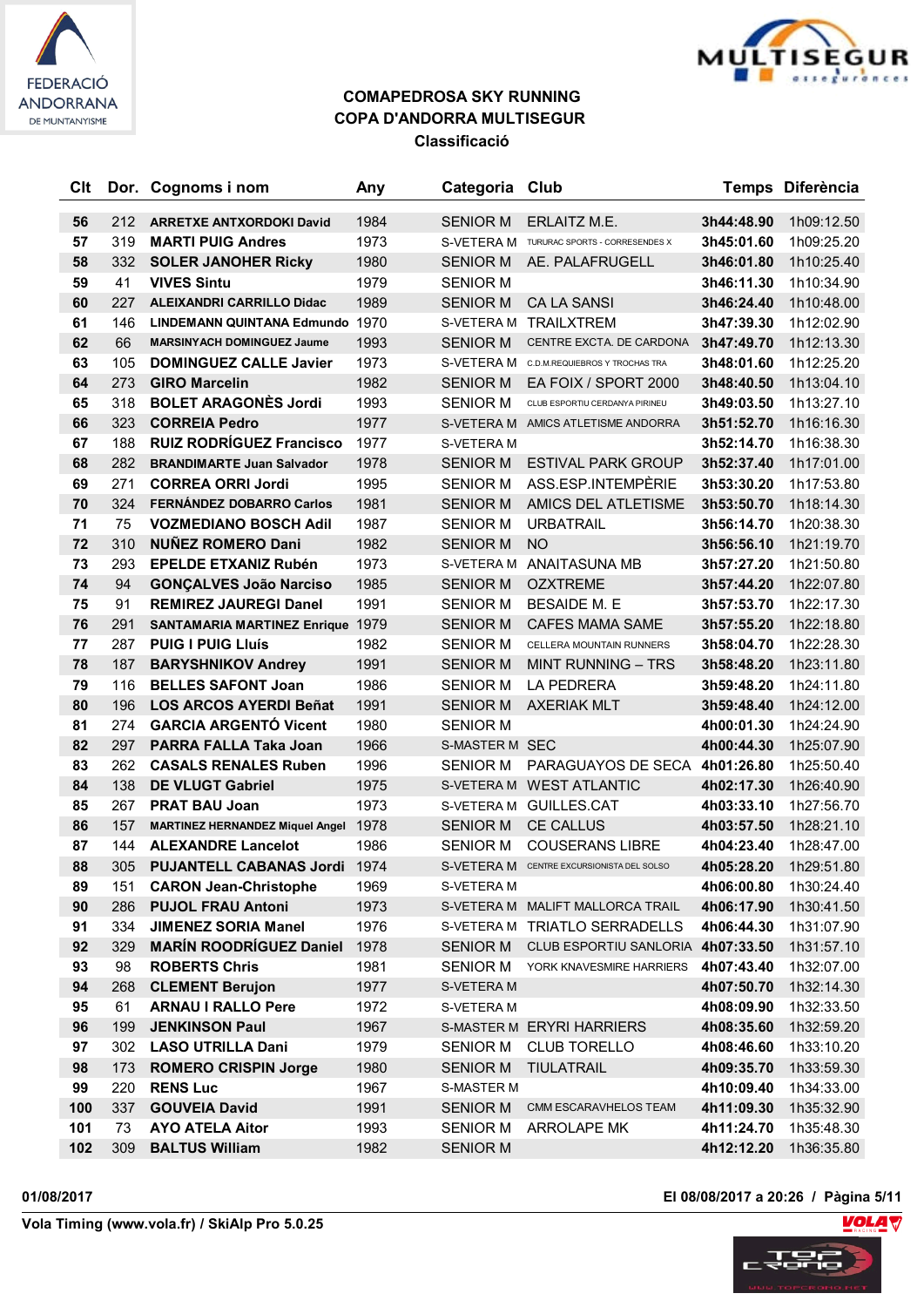



| Clt |     | Dor. Cognoms i nom                  | Any  | Categoria Club    |                                           |            | Temps Diferència |
|-----|-----|-------------------------------------|------|-------------------|-------------------------------------------|------------|------------------|
| 103 | 118 | <b>SEBASTIEN Tapia</b>              | 1976 | S-VETERA M        |                                           | 4h12:48.40 | 1h37:12.00       |
| 104 | 328 | <b>MENIER POVOA Mario Rui</b>       | 1983 | <b>SENIOR M</b>   | <b>BLOCCAFE</b>                           | 4h13:02.80 | 1h37:26.40       |
| 105 | 106 | <b>RIBAS BARBERAN Magí</b>          | 1991 | <b>SENIOR M</b>   | <b>CORREM PER LA TERRA</b>                | 4h13:11.20 | 1h37:34.80       |
| 106 | 175 | <b>CANO Ruben</b>                   | 1992 | <b>SENIOR M</b>   | GR-33                                     | 4h13:39.70 | 1h38:03.30       |
| 107 | 74  | <b>CIVERA GORRIZ Jaume</b>          | 1993 | <b>SENIOR M</b>   | <b>CORREMÓN</b>                           | 4h13:56.30 | 1h38:19.90       |
| 108 | 59  | <b>SÁNCHEZ LARREINA Sergio</b>      | 1974 |                   | S-VETERA M CLUB MIRANDÉS DE MONTAÑA       | 4h16:00.00 | 1h40:23.60       |
| 109 | 53  | URTEAGA OCHOA DE ANGUIOZAR Andoni   | 1991 | <b>SENIOR M</b>   | <b>IDIAZABAL-ASEPLAN S.L.</b>             | 4h16:04.20 | 1h40:27.80       |
| 110 | 343 | <b>ARAUZO Carlos</b>                | 1976 | S-VETERA M        |                                           | 4h16:46.60 | 1h41:10.20       |
| 111 | 70  | <b>VAN DER KROGT Jonathan</b>       | 1984 | <b>SENIOR M</b>   |                                           | 4h17:19.00 | 1h41:42.60       |
| 112 | 143 | <b>VILLEGAS NAVARRO Manuel 1967</b> |      | S-MASTER M SM     |                                           | 4h17:42.50 | 1h42:06.10       |
| 113 | 301 | <b>RENIU Marc</b>                   | 1977 |                   | S-VETERA M C.E.CALLDETENES                | 4h19:36.50 | 1h44:00.10       |
| 114 | 326 | <b>IGLESIAS TABOADA Damian</b>      | 1990 | <b>SENIOR M</b>   |                                           | 4h20:05.80 | 1h44:29.40       |
| 115 | 229 | <b>SERRA PRAT Pep</b>               | 1968 |                   | S-VETERA M ASSOCIACIÓ MOUNTAIN RUNNERS BE | 4h21:16.30 | 1h45:39.90       |
| 116 | 338 | <b>MADDESS Mike</b>                 | 1964 |                   | S-MASTER M CHINA SKYRUNNING               | 4h21:23.40 | 1h45:47.00       |
| 117 | 255 | PORQUERAS PLANELLES Guifré          | 1974 | S-VETERA M GEAM   |                                           | 4h21:32.70 | 1h45:56.30       |
| 118 | 234 | URIONABARRENETXEA ZALDUNBIDE Igor   | 1982 | <b>SENIOR M</b>   | ARROLAPE M.K.                             | 4h22:15.90 | 1h46:39.50       |
| 119 | 153 | <b>REDONDO RUBERT Osvaldo</b>       | 1978 | <b>SENIOR M</b>   | MUR I CASTELL-TUGA                        | 4h23:18.30 | 1h47:41.90       |
| 120 | 55  | <b>SUBIRA Gerard</b>                | 1985 | <b>SENIOR M</b>   | <b>CEAR</b>                               | 4h23:29.20 | 1h47:52.80       |
| 121 | 252 | <b>SÁNCHEZ NAVARRO Xavi</b>         | 1973 |                   | S-VETERA M CENTRE EXCURSIONISTA DEL SOLSO | 4h26:59.30 | 1h51:22.90       |
| 122 | 43  | DE ARRIBA CEJUDO Antonio 1966       |      |                   | S-MASTER M INVERSETEAM - TRAIL            | 4h27:11.60 | 1h51:35.20       |
| 123 | 265 | <b>SANTOS RODRÍGUEZ Alberto</b>     | 1971 |                   | S-VETERA M C.D. TRAZACAMINOS              | 4h27:23.70 | 1h51:47.30       |
| 124 | 163 | <b>AYALA CAMPOS Joaquim</b>         | 1985 | <b>SENIOR M</b>   | <b>MSG</b>                                | 4h27:33.10 | 1h51:56.70       |
| 125 | 100 | <b>SOUQUET Vincent</b>              | 1985 | <b>SENIOR M</b>   | CAF TOULOUSE                              | 4h27:55.50 | 1h52:19.10       |
| 126 | 313 | <b>TORNE SERRA Ramon</b>            | 1971 | S-VETERA M SFN    |                                           | 4h29:00.70 | 1h53:24.30       |
| 127 | 236 | <b>CASTILLO VIGURI Pablo</b>        | 1972 | S-VETERA M        |                                           | 4h29:05.50 | 1h53:29.10       |
| 128 | 333 | <b>JUANOLA BECERRA Xavier</b>       | 1980 | <b>SENIOR M</b>   | <b>ASPRESXTREM</b>                        | 4h29:48.00 | 1h54:11.60       |
| 129 | 217 | <b>ÁLVAREZ Fran</b>                 | 1971 |                   | S-VETERA M C.E. SANLORIA                  | 4h29:51.00 | 1h54:14.60       |
| 130 | 168 | <b>FIGUEROLA MIR Jordi</b>          | 1977 | S-VETERA M        |                                           | 4h29:54.20 | 1h54:17.80       |
| 131 | 201 | <b>DONIS FERNANDEZ Gerard</b>       | 1978 | <b>SENIOR M</b>   |                                           | 4h30:58.70 | 1h55:22.30       |
| 132 | 165 | <b>ESCALÉ BERENGUER Marc</b>        | 1986 | <b>SENIOR M</b>   | ASS.ESP.MOUNTAINRUNNERS DEL BE            | 4h31:04.00 | 1h55:27.60       |
| 133 | 275 | <b>VILARNAU ESQUIROL Carles</b>     | 1980 | <b>SENIOR M</b>   |                                           | 4h31:12.80 | 1h55:36.40       |
| 134 | 277 | RODRÍGUEZ GARCIA Adolfo             | 1969 | S-VETERA M SEXRUN |                                           | 4h32:42.50 | 1h57:06.10       |
| 135 | 342 | <b>SABATE Gerard</b>                | 1990 | <b>SENIOR M</b>   |                                           | 4h33:12.70 | 1h57:36.30       |
| 136 |     | 142 ESTRADERA CABALLERO Ruben 1985  |      | SENIOR M BTTERRA  |                                           | 4h33:45.10 | 1h58:08.70       |
| 137 | 80  | <b>CUENDE Mikel</b>                 | 1985 | <b>SENIOR M</b>   |                                           | 4h35:18.90 | 1h59:42.50       |
| 138 | 169 | <b>GARCIA LLORENS Toni</b>          | 1975 |                   | S-VETERA M ROCK&ROPE                      | 4h36:17.50 | 2h00:41.10       |
| 139 | 315 | <b>ABAD AGUILERA Mikel</b>          | 1970 | S-VETERA M SFT    |                                           | 4h36:19.20 | 2h00:42.80       |
| 140 | 110 | <b>ROMERO David</b>                 | 1974 | S-VETERA M        |                                           | 4h36:34.00 | 2h00:57.60       |
| 141 | 320 | <b>SOLER Marc</b>                   | 1985 |                   | SENIOR M A.E SANT GRAU                    | 4h36:54.80 | 2h01:18.40       |
| 142 | 72  | <b>FERRER BOSCH Pol</b>             | 1996 | SENIOR M          | LA PISCINA DE PIERA                       | 4h37:48.00 | 2h02:11.60       |
| 143 | 109 | <b>SAMSÓ CUEVAS Quim</b>            | 1996 |                   | SENIOR M ESPORTIU PENEDÈS                 | 4h40:05.00 | 2h04:28.60       |
| 144 | 103 | <b>MELLINAS MORCILLO Sergio</b>     | 1987 | <b>SENIOR M</b>   | ADVENTURE BIKE                            | 4h40:50.40 | 2h05:14.00       |
| 145 | 214 | DIEZ PEÑA Víctor                    | 1972 | S-VETERA M T4S    |                                           | 4h41:33.90 | 2h05:57.50       |
| 146 | 279 | <b>BLAUW Michiel</b>                | 1974 |                   | S-VETERA M THE FLYING DUTCHMAN            | 4h42:13.20 | 2h06:36.80       |
| 146 | 182 | <b>GONZALEZ OUTON Carlos</b>        | 1980 | <b>SENIOR M</b>   |                                           | 4h42:13.20 | 2h06:36.80       |
| 148 | 249 | <b>MARFA LOIDI Lluis</b>            | 1975 | S-VETERA M        |                                           | 4h42:20.10 | 2h06:43.70       |
| 149 |     | 314 ALVAREZ AYALA Oscar             | 1979 | <b>SENIOR M</b>   | <b>MONTSERRATING</b>                      | 4h42:58.60 | 2h07:22.20       |

**01/08/2017 El 08/08/2017 a 20:26 / Pàgina 6/11**

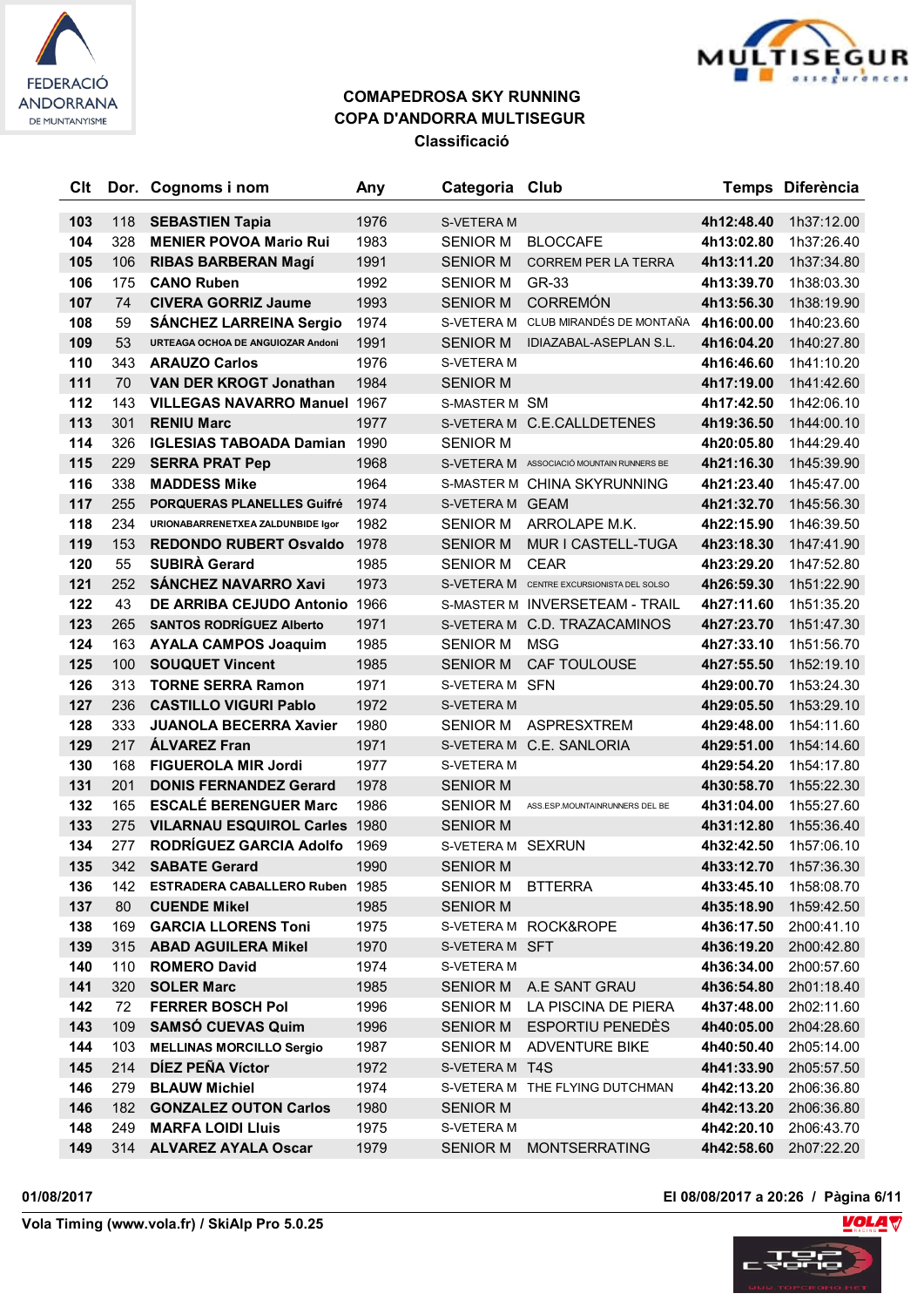



| Clt        |            | Dor. Cognoms i nom                                           | Any          | Categoria Club                     |                                           |                          | Temps Diferència         |
|------------|------------|--------------------------------------------------------------|--------------|------------------------------------|-------------------------------------------|--------------------------|--------------------------|
|            |            |                                                              |              |                                    |                                           |                          |                          |
| 150        | 298        | <b>GOMES DE LIMA Antonio</b>                                 | 1969         | S-VETERA M                         |                                           | 4h43:59.30               | 2h08:22.90               |
| 151        | 299<br>304 | <b>DIAZ Toni</b>                                             | 1983         | <b>SENIOR M</b>                    | <b>INDEPENDENT</b>                        | 4h44:03.00               | 2h08:26.60               |
| 152        |            | <b>GIL MERINO Ivan</b>                                       | 1996         | <b>SENIOR M</b>                    |                                           | 4h44:36.50               | 2h09:00.10               |
| 153        | 145        | <b>AGUIRRE AGUINALDE Iker</b>                                | 1992         | <b>SENIOR M</b>                    | <b>BESAIDE</b>                            | 4h45:14.40               | 2h09:38.00               |
| 154        | 112        | <b>ALEGRE LAGE Aitor</b>                                     | 1991         | <b>SENIOR M</b>                    |                                           | 4h45:14.50               | 2h09:38.10               |
| 155        | 325        | <b>PAGES BATALLER Marc</b>                                   | 1987         | <b>SENIOR M</b>                    |                                           | 4h45:39.80               | 2h10:03.40               |
| 156        | 176        | <b>CENTELLES MARTÍNEZ Daniel</b><br><b>PARRA TEJADA Ivan</b> | 1991         | <b>SENIOR M</b>                    | TODOVERTICAL+                             | 4h46:03.70               | 2h10:27.30               |
| 157<br>158 | 281<br>292 |                                                              | 1988<br>1977 | <b>SENIOR M</b>                    |                                           | 4h46:25.50               | 2h10:49.10<br>2h11:09.50 |
|            |            | JIMENEZ BARRANCO Jose Antonio<br><b>PUERTA REDONDO Oskar</b> |              | S-VETERA M                         |                                           | 4h46:45.90               |                          |
| 159<br>160 | 253<br>254 |                                                              | 1977         |                                    | S-VETERA M LOS PELENDONES/ROKANEGRAS/BANZ | 4h46:57.70               | 2h11:21.30               |
| 161        | 68         | <b>ROSALES CORDERO Alberto</b><br><b>SALA MARGÓ Ernest</b>   | 1978<br>1968 | <b>SENIOR M</b><br>S-VETERA M VEC  | <b>ROKANEGRAS</b>                         | 4h46:58.00               | 2h11:21.60<br>2h12:25.70 |
| 162        |            |                                                              |              |                                    |                                           | 4h48:02.10               |                          |
| 163        | 321<br>186 | <b>CARVALHO VERAS Benjamin</b><br>PAYERÓ TORRÓ Jordi         | 1981<br>1980 | <b>SENIOR M</b><br><b>SENIOR M</b> | <b>CER L'ESCALA</b>                       | 4h48:03.80<br>4h48:30.00 | 2h12:27.40<br>2h12:53.60 |
| 164        | 232        | <b>CARCOLE SANS Xavi</b>                                     | 1972         |                                    | S-VETERA M PUNKARANES                     |                          |                          |
| 165        | 311        | <b>PORTELL Marc</b>                                          | 1978         | <b>SENIOR M</b>                    |                                           | 4h48:40.20<br>4h50:25.40 | 2h13:03.80<br>2h14:49.00 |
| 166        | 81         | <b>VILLORBINA CALAFELL Josep</b>                             | 1986         | <b>SENIOR M</b>                    | CENTRE EXCURSIONISTA GUISSONEN            | 4h51:25.70               | 2h15:49.30               |
| 167        | 210        | <b>ROIG MARTOS Josep</b>                                     | 1981         | <b>SENIOR M</b>                    | <b>JUNTS</b>                              | 4h53:01.30               | 2h17:24.90               |
| 168        | 341        | <b>BARRET Patrice</b>                                        | 1969         | S-VETERA M                         |                                           | 4h54:09.50               | 2h18:33.10               |
| 169        | 233        | <b>FABREGAS ALVAREZ David</b>                                | 1979         | <b>SENIOR M</b>                    | MOUNTAIN RUNNERS DEL BERGUEDA             | 4h54:40.40               | 2h19:04.00               |
| 170        | 136        | <b>CLOSA PLADEVEYA Joan</b>                                  | 1961         |                                    | S-MASTER M MOUNTAIN RUNNERS DEL BERGADA   | 4h54:56.10               | 2h19:19.70               |
| 171        | 257        | <b>PUJOL Marc</b>                                            | 1979         | SENIOR M AMTTÉ                     |                                           | 4h56:19.10               | 2h20:42.70               |
| 172        | 213        | <b>PLUMED GALERA Jose Maria</b>                              | 1975         | S-VETERA M                         |                                           | 4h56:49.00               | 2h21:12.60               |
| 173        | 260        | <b>KWONG Daniel</b>                                          | 1988         | <b>SENIOR M</b>                    |                                           | 4h58:15.30               | 2h22:38.90               |
| 174        | 336        | <b>CARRATALÁ PARICIO Antoni 1984</b>                         |              | <b>SENIOR M</b>                    | <b>BCS TRAIL D'UIXÓ</b>                   | 4h58:57.40               | 2h23:21.00               |
| 175        | 102        | <b>ARTAM Can</b>                                             | 1981         | <b>SENIOR M</b>                    |                                           | 5h00:30.90               | 2h24:54.50               |
| 176        | 237        | <b>BODOY SALVANS Jordi</b>                                   | 1984         | <b>SENIOR M</b>                    | UNIÓ EXCURSIONISTA DE VIC                 | 5h00:31.10               | 2h24:54.70               |
| 177        | 130        | <b>RIERA DUÑACH Xavier</b>                                   | 1996         | <b>SENIOR M</b>                    | <b>TRAMUNTANYA</b>                        | 5h00:42.70               | 2h25:06.30               |
| 178        | 280        | <b>BATLLE REIXACH Jordi</b>                                  | 1983         | <b>SENIOR M</b>                    | <b>BLOCK AGULLANA</b>                     | 5h02:17.60               | 2h26:41.20               |
| 179        | 93         | <b>POHJALA Mikko</b>                                         | 1988         | <b>SENIOR M</b>                    | <b>KONE</b>                               | 5h02:57.80               | 2h27:21.40               |
| 180        | 148        | <b>JIMÉNEZ ZAFRA David</b>                                   | 1973         |                                    | S-VETERA M TRIATLÓ JOVENT 79              | 5h04:36.20               | 2h28:59.80               |
| 181        | 222        | <b>LECINA ESCUDER Manel</b>                                  | 1969         |                                    | S-VETERA M TRAIL4SOLIDARIS                | 5h04:44.60               | 2h29:08.20               |
| 182        | 180        | <b>BROUILLET Fred</b>                                        | 1985         | <b>SENIOR M</b>                    | <b>GYPSY</b>                              | 5h04:46.40               | 2h29:10.00               |
| 183        | 115        | <b>HAWKING Giles</b>                                         | 1973         |                                    | S-VETERA M YORK KNAVESMIRE HARRIERS       | 5h04:48.80               | 2h29:12.40               |
| 184        | 58         | REDOLAD GARCIA Pol Makuri                                    | 1991         | <b>SENIOR M</b>                    | <b>ETFEM</b>                              | 5h05:02.00               | 2h29:25.60               |
| 185        | 204        | <b>BORT BIARNÉS Pep</b>                                      | 1969         |                                    | S-VETERA M MOUNTAIN RUNNERS DEL BERGUEDÀ  | 5h05:28.10               | 2h29:51.70               |
| 186        | 137        | <b>CHRISTOPHE Gregoire</b>                                   | 1980         | <b>SENIOR M</b>                    |                                           | 5h06:37.20               | 2h31:00.80               |
| 187        | 317        | <b>BERNABEU BLANCO Bernat</b>                                | 1975         |                                    | S-VETERA M SXNET.CAT                      | 5h07:34.70               | 2h31:58.30               |
| 188        | 202        | <b>MARTI Jordi</b>                                           | 1971         | S-VETERA M                         |                                           | 5h09:00.70               | 2h33:24.30               |
| 189        | 331        | <b>AUÑON CASTELLANAS Fernando 1974</b>                       |              | S-VETERA M CEM                     |                                           | 5h10:41.00               | 2h35:04.60               |
| 190        | 327        | <b>VERDAGUER I ARROYO Angel</b>                              | 1970         |                                    | S-VETERA M CLUB ATLETISME OLOT - TERRA DE | 5h10:41.90               | 2h35:05.50               |
| 191        | 54         | <b>CALVÓ BOATELLA Andreu</b>                                 | 1966         |                                    | S-MASTER M GRUP MONTANYA ARGENTONA        | 5h10:43.30               | 2h35:06.90               |
| 192        | 71         | <b>LLAMAS GARCIA Damian</b>                                  | 1983         | SENIOR M                           | LA PISCINA DE PIERA                       | 5h11:42.70               | 2h36:06.30               |
| 193        | 285        | <b>RUANO AUDAY Eduard</b>                                    | 1980         | SENIOR M                           | <b>CLUB PIRINENC ANDORRÀ</b>              | 5h11:51.30               | 2h36:14.90               |
| 194        | 206        | <b>BURGOS PLAZA Alberto</b>                                  | 1987         | <b>SENIOR M</b>                    | LA GARRIGA EXTREME                        | 5h13:36.80               | 2h38:00.40               |
| 195        | 219        | <b>CROS ALSINA Ignasi</b>                                    | 1993         | SENIOR M                           |                                           | 5h13:49.00               | 2h38:12.60               |
| 196        | 296        | VALVERDE CASTAN Jonatan 1989                                 |              | <b>SENIOR M</b>                    | <b>TEMPLARIOS</b>                         | 5h14:43.70               | 2h39:07.30               |

**01/08/2017 El 08/08/2017 a 20:26 / Pàgina 7/11**

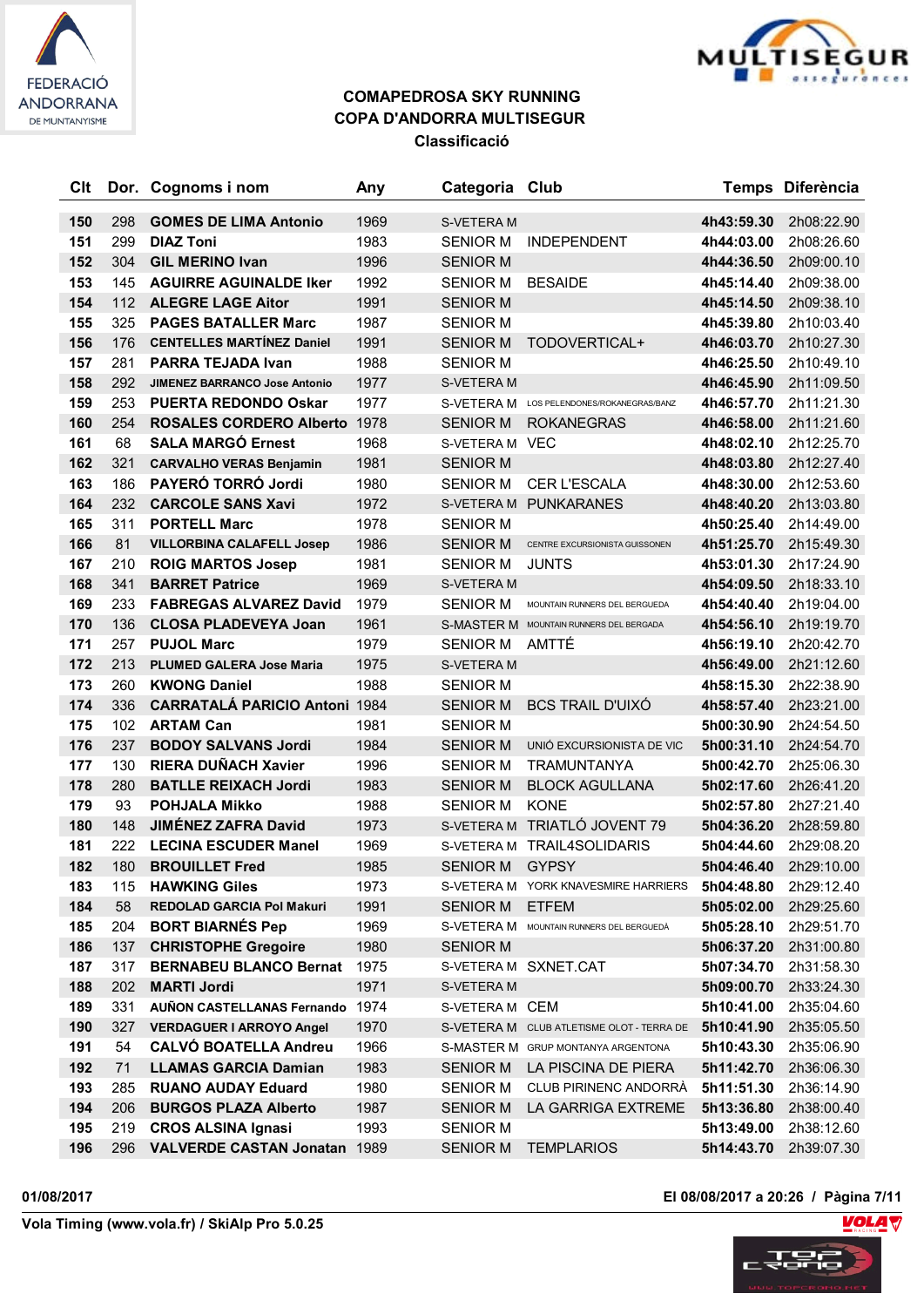



| Clt |     | Dor. Cognoms i nom                    | Any  | Categoria Club    |                                                  |            | Temps Diferència |
|-----|-----|---------------------------------------|------|-------------------|--------------------------------------------------|------------|------------------|
| 197 | 85  | <b>AGUADO TERUEL David</b>            | 1978 | <b>SENIOR M</b>   | PISCINA DE PIERA                                 | 5h14:51.90 | 2h39:15.50       |
| 198 | 123 | DE LA CRUZ FIGUEROA Carlos            | 1970 | S-VETERA M        | MUR I CASTELL TUGA                               | 5h16:37.10 | 2h41:00.70       |
| 199 | 330 | <b>ARTIGUES TARRES Antoni</b>         | 1983 | <b>SENIOR M</b>   | <b>CAL CUBANO</b>                                | 5h17:59.40 | 2h42:23.00       |
| 200 | 147 | <b>MANU Ordonez</b>                   | 1983 | <b>SENIOR M</b>   |                                                  | 5h24:03.50 | 2h48:27.10       |
| 201 | 250 | <b>RIBOT CANER Jaume</b>              | 1979 | <b>SENIOR M</b>   | <b>C.E.TRAIL TARRACO</b>                         | 5h25:55.00 | 2h50:18.60       |
| 202 | 246 | PLAYÀ SALVADÓ Ricard                  | 1973 |                   | S-VETERA M PUNKARRANES                           | 5h25:55.10 | 2h50:18.70       |
| 203 | 230 | RODRÍGUEZ PEDRAZA Felip               | 1977 | S-VETERA M        |                                                  | 5h26:56.50 | 2h51:20.10       |
| 204 | 239 | <b>LITE Marc</b>                      | 1978 | <b>SENIOR M</b>   | <b>FIRMAMENTO</b>                                | 5h28:34.60 | 2h52:58.20       |
| 205 | 89  | <b>VAZQUEZ PALOMO Manu</b>            | 1981 | <b>SENIOR M</b>   | <b>GANGUREN M.T.</b>                             | 5h28:53.50 | 2h53:17.10       |
| 206 | 92  | AMUTXASTEGI ZUBIZARRETA Unai          | 1985 | <b>SENIOR M</b>   | <b>BESAIDE M. E</b>                              | 5h29:09.80 | 2h53:33.40       |
| 207 | 312 | <b>GARCIA TUBIO Rafa</b>              | 1973 |                   | S-VETERA M MONTSERRATING                         | 5h31:15.10 | 2h55:38.70       |
| 208 | 242 | <b>MARTÍNEZ PUJOL Sergio</b>          | 1976 |                   | S-VETERA M KORREMOSPERONOMUCHO                   | 5h33:02.10 | 2h57:25.70       |
| 209 | 306 | <b>AGUILERA GÓMEZ Alberto</b>         | 1988 | <b>SENIOR M</b>   |                                                  | 5h33:47.90 | 2h58:11.50       |
| 210 | 307 | <b>MONZÓ PALAU Adrià</b>              | 1988 | <b>SENIOR M</b>   |                                                  | 5h33:48.10 | 2h58:11.70       |
| 211 | 78  | <b>GARCÍA DELGADO Israel</b>          | 1975 |                   | S-VETERA M ALPINO BENALMADENA IRONTRIATH         | 5h34:34.80 | 2h58:58.40       |
| 212 | 221 | <b>CLAVE GUERRERO Marc</b>            | 1978 | <b>SENIOR M</b>   | <b>TRAIL4SOLIDARIS</b>                           | 5h34:41.60 | 2h59:05.20       |
| 213 | 269 | <b>ABAD SELMA Borja</b>               | 1988 | <b>SENIOR M</b>   | <b>BCS TRAIL D'UIXÓ</b>                          | 5h35:15.60 | 2h59:39.20       |
| 214 | 209 | <b>MIGUELEZ DEL MORAL Toni</b>        | 1978 | <b>SENIOR M</b>   |                                                  | 5h36:22.80 | 3h00:46.40       |
| 215 | 121 | <b>RIPOLL GÓMEZ Marc</b>              | 1983 | <b>SENIOR M</b>   | C.E. TERRASSA                                    | 5h37:11.90 | 3h01:35.50       |
| 216 | 132 | <b>REGUE CODINA Miquel</b>            | 1966 |                   | S-MASTER M C.EXCURSIONISME GUISSONENC            | 5h38:37.60 | 3h03:01.20       |
| 217 | 259 | <b>RODRIGUEZ PORTA Alvaro</b>         | 1984 | <b>SENIOR M</b>   | KORREMOSPERONOMUCHO                              | 5h39:59.40 | 3h04:23.00       |
| 218 | 284 | <b>PARICIO MARTINEZ José Luis</b>     | 1979 | <b>SENIOR M</b>   |                                                  | 5h40:48.60 | 3h05:12.20       |
| 219 | 60  | <b>URBISTONDO OCHANDORENA Asier</b>   | 1982 | <b>SENIOR M</b>   | <b>INDEPENDIENTE</b>                             | 5h40:59.90 | 3h05:23.50       |
| 220 | 193 | <b>JEAN MICHEL Parzych</b>            | 1981 | <b>SENIOR M</b>   | <b>TEAM ESTU'R</b>                               | 5h42:53.40 | 3h07:17.00       |
| 221 | 174 | <b>SEBASTIEN Remond</b>               | 1981 | <b>SENIOR M</b>   | LES PIEDS NIQUES                                 | 5h42:54.00 | 3h07:17.60       |
| 222 | 122 | <b>AUSSEL Nicolas</b>                 | 1972 | S-VETERA M        |                                                  | 5h43:50.80 | 3h08:14.40       |
| 223 | 120 | <b>MUNTAL AMADOR Josep</b>            | 1979 | <b>SENIOR M</b>   |                                                  | 5h46:54.00 | 3h11:17.60       |
| 224 | 288 | <b>MAS LLORT Jaume</b>                | 1969 |                   | S-VETERA M CENTRE EXCURSIONISTA GUISSONEN        | 5h49:58.40 | 3h14:22.00       |
| 225 | 276 | <b>SERRA GUILLAMET David</b>          | 1969 | S-VETERA M SIATOT |                                                  | 5h51:38.60 | 3h16:02.20       |
| 226 | 300 | <b>LUDOVIC Barthes</b>                | 1979 | <b>SENIOR M</b>   | DESPERADOTRAIL                                   | 5h52:16.80 | 3h16:40.40       |
| 227 | 295 | <b>PEREZ PIZARRO Francisco</b>        | 1977 |                   | S-VETERA M A.G.EL TURMELL DE XERT                | 5h52:20.60 | 3h16:44.20       |
| 228 | 166 | ROIGÉ SANS Josep Maria                | 1957 |                   | S-MASTER M C.E. ARITJOL - LA SELVA DEL CA        | 5h53:36.20 | 3h17:59.80       |
| 229 | 218 | <b>SALANOVA CARRERAS Roger</b>        | 1995 | SENIOR M          | <b>BTR PRO TEAM</b>                              | 5h54:46.60 | 3h19:10.20       |
| 230 | 51  | <b>TELEYGEOL Eric</b>                 | 1965 |                   | <b>S-MASTER M</b> COMPAGNIE DES GUIDES DE LISSAC | 5h55:43.20 | 3h20:06.80       |
| 231 | 251 | <b>VINCENT Klein</b>                  | 1975 | S-VETERA M        |                                                  | 5h57:47.20 | 3h22:10.80       |
| 232 | 158 | <b>SOLER FIGUERAS Jordi</b>           | 1965 | S-MASTER M        |                                                  | 6h00:04.10 | 3h24:27.70       |
| 233 | 88  | <b>CARMONA PEREZ Juanjo</b>           | 1985 | <b>SENIOR M</b>   | TRIVILA                                          | 6h01:30.90 | 3h25:54.50       |
| 234 | 86  | <b>ORTELLS MADUEÑO Pedro</b>          | 1986 | SENIOR M          |                                                  | 6h01:31.40 | 3h25:55.00       |
| 235 | 126 | <b>HERNÁNDEZ MARCOS Moisés</b>        | 1980 | <b>SENIOR M</b>   | <b>MIM</b>                                       | 6h05:47.70 | 3h30:11.30       |
| 236 | 131 | <b>BAHÍ ALBURQUERQUE Ricard</b>       | 1961 |                   | S-MASTER M INDEPENDENT                           | 6h07:30.20 | 3h31:53.80       |
| 237 | 231 | <b>CARRETERO SAN JOSE Jairo</b>       | 1979 | SENIOR M          | <b>SOMUNICS</b>                                  | 6h08:29.00 | 3h32:52.60       |
| 238 | 290 | <b>BLANCO LARA Josep</b>              | 1972 |                   | S-VETERA M CENTRE EXCURSIONISTA GUISSONEN        | 6h10:28.90 | 3h34:52.50       |
| 239 | 289 | <b>GARCÍA MARTÍN Albertini</b>        | 1974 |                   | S-VETERA M CLUB PIRINENC ANDORRÀ                 | 6h17:07.60 | 3h41:31.20       |
| 240 | 124 | <b>CASTRO Adolfo</b>                  | 1965 |                   | S-MASTER M ULTRA LLEIDA                          | 6h17:13.50 | 3h41:37.10       |
| 241 | 183 | <b>BROUILLET Guy Pierre</b>           | 1960 |                   | S-MASTER M GYPSY TEAM                            | 6h20:46.70 | 3h45:10.30       |
| 242 | 108 | <b>BLANCO VENTURA Daniel</b>          | 1977 |                   | S-VETERA M PISCINA DE PIERA                      | 6h23:44.70 | 3h48:08.30       |
| 243 | 101 | <b>FABREGAT CASAL Francesc Xavier</b> | 1984 | <b>SENIOR M</b>   |                                                  | 6h26:07.30 | 3h50:30.90       |

**01/08/2017 El 08/08/2017 a 20:26 / Pàgina 8/11**

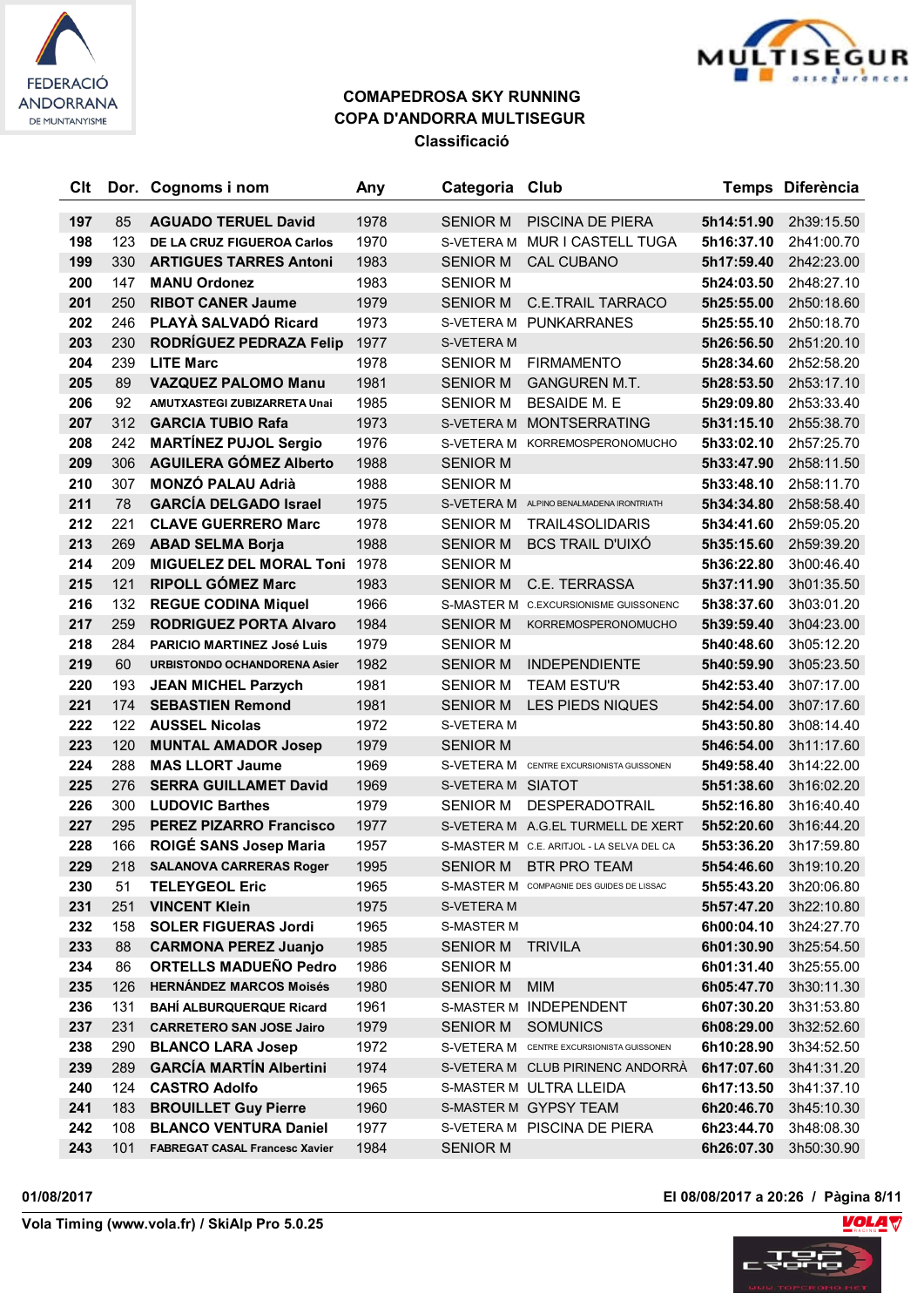



| Clt |     | Dor. Cognoms i nom              | Anv  | Categoria Club          |                      |            | Temps Diferència |
|-----|-----|---------------------------------|------|-------------------------|----------------------|------------|------------------|
|     |     |                                 |      |                         |                      |            |                  |
| 244 | 76  | <b>SÁNCHEZ REOLID Oscar</b>     | 1980 | SENIOR M                | <b>MASUSTAS TEAM</b> | 6h27:15.90 | 3h51:39.50       |
| 245 | 258 | <b>SALMERON GUTIERREZ Cacho</b> | 1974 | S-VETERA M              |                      | 6h28:40.10 | 3h53:03.70       |
| 246 |     | 133 LÓPEZ VARGAS Carlos         | 1979 | <b>SENIOR M</b>         |                      | 6h30:47.80 | 3h55:11.40       |
| 247 | 194 | <b>WRIGHT Matthew</b>           | 1984 | <b>SENIOR M</b>         |                      | 6h54:38.90 | 4h19:02.50       |
| 248 | 159 | <b>VERGÉS ROURA Marc</b>        | 1972 | <b>S-VETERA M</b>       |                      | 6h54:41.60 | 4h19:05.20       |
| 249 | 79  | <b>LOVENEKE Thomas</b>          | 1965 | <b>S-MASTER M UMARA</b> |                      | 7h30:57.70 | 4h55:21.30       |

### **S-VETERA F**

| 1            | 422 | <b>ESPAÑOL BADA Roser</b>    | 1975 | <b>S-VETERA F</b> | UNIO EX URGELLENCA       | 3h45:08.40 |            |
|--------------|-----|------------------------------|------|-------------------|--------------------------|------------|------------|
| $\mathbf{2}$ | 442 | <b>FRAILE ARCE Maider</b>    | 1977 | S-VETERA F        | NOAIN MENDI TALDEA       | 3h53:11.10 | 8:02.70    |
| 3            | 413 | <b>LOBERA GRAU Paloma</b>    | 1976 | S-VETERA F        | ASS. ESP. MATXACUCA      | 4h05:04.90 | 19:56.50   |
| 4            | 466 | <b>PARRILLA Imma</b>         | 1977 | S-VETERA F        | <b>SEC</b>               | 4h08:28.40 | 23:20.00   |
| 5            | 459 | PAZ BERMÚDEZ Ana             | 1976 | <b>S-VETERA F</b> | TODO VERTICAL +          | 4h09:07.50 | 23:59.10   |
| 6            | 453 | <b>CASENOBE Christelle</b>   | 1973 | S-VETERA F        | <b>BOJOS DE MUNTANYA</b> | 4h57:20.60 | 1h12:12.20 |
|              | 454 | <b>LÓPEZ GARCÍA Eva</b>      | 1970 | <b>S-VETERA F</b> | LA PEDRIZA /MAUNALOA     | 5h13:50.90 | 1h28:42.50 |
| 8            | 469 | <b>HERNÁNDEZ CUADROS Eva</b> | 1972 | S-VETERA F        | C.E.GUISSONENC           | 5h38:40.00 | 1h53:31.60 |
| 9            | 455 | <b>CAROLE Serisier</b>       | 1973 | S-VETERA F        |                          | 5h56:30.60 | 2h11:22.20 |
| 10           | 470 | <b>RIBET HUGUET Cristina</b> | 1969 | <b>S-VETERA F</b> |                          | 6h42:23.70 | 2h57:15.30 |

## **S-VETERA M**

| 1                 | 5   | <b>DE GASPERI Marco</b>           | 1977 |                   | S-VETERA M TEAM HOKA ONE ONE              | 2h41:50.80 |            |
|-------------------|-----|-----------------------------------|------|-------------------|-------------------------------------------|------------|------------|
| 2                 | 36  | <b>ROC AMADOR Agusti</b>          | 1971 |                   | S-VETERA M ASS, ESP, MATXACUCA            | 3h10:57.70 | 29:06.90   |
| 3                 | 52  | YOSHIDA Takeo                     | 1974 | <b>S-VETERA M</b> |                                           | 3h25:34.90 | 43:44.10   |
| 4                 | 244 | <b>ARAMENDIA ETXABARRI Sergio</b> | 1977 |                   | S-VETERA M TXURREGI SPORT HG-AML          | 3h31:26.00 | 49:35.20   |
| 5                 | 228 | <b>VILCHEZ LARA Diego</b>         | 1975 | <b>S-VETERA M</b> |                                           | 3h39:44.70 | 57:53.90   |
| 6                 | 322 | <b>MENDEZ DURAN David</b>         | 1975 | S-VETERA M        | CLUB TRIATLO ANDORRA SERRADELL            | 3h41:27.20 | 59:36.40   |
| $\overline{7}$    | 319 | <b>MARTI PUIG Andres</b>          | 1973 | S-VETERA M        | TURURAC SPORTS - CORRESENDES X            | 3h45:01.60 | 1h03:10.80 |
| 8                 | 146 | <b>LINDEMANN QUINTANA Edmundo</b> | 1970 | S-VETERA M        | TRAILXTREM                                | 3h47:39.30 | 1h05:48.50 |
| 9                 | 105 | <b>DOMINGUEZ CALLE Javier</b>     | 1973 | S-VETERA M        | C.D.M.REQUIEBROS Y TROCHAS TRA            | 3h48:01.60 | 1h06:10.80 |
| 10                | 323 | <b>CORREIA Pedro</b>              | 1977 |                   | S-VETERA M AMICS ATLETISME ANDORRA        | 3h51:52.70 | 1h10:01.90 |
| 11                | 188 | <b>RUIZ RODRÍGUEZ Francisco</b>   | 1977 | <b>S-VETERA M</b> |                                           | 3h52:14.70 | 1h10:23.90 |
| $12 \overline{ }$ | 293 | <b>EPELDE ETXANIZ Rubén</b>       | 1973 |                   | S-VETERA M ANAITASUNA MB                  | 3h57:27.20 | 1h15:36.40 |
| 13                | 138 | <b>DE VLUGT Gabriel</b>           | 1975 |                   | S-VETERA M WEST ATLANTIC                  | 4h02:17.30 | 1h20:26.50 |
| 14                | 267 | <b>PRAT BAU Joan</b>              | 1973 | S-VETERA M        | GUILLES.CAT                               | 4h03:33.10 | 1h21:42.30 |
| 15                | 305 | <b>PUJANTELL CABANAS Jordi</b>    | 1974 |                   | S-VETERA M CENTRE EXCURSIONISTA DEL SOLSO | 4h05:28.20 | 1h23:37.40 |
| 16                | 151 | <b>CARON Jean-Christophe</b>      | 1969 | S-VETERA M        |                                           | 4h06:00.80 | 1h24:10.00 |
| 17                | 286 | <b>PUJOL FRAU Antoni</b>          | 1973 |                   | S-VETERA M MALIFT MALLORCA TRAIL          | 4h06:17.90 | 1h24:27.10 |
| 18                | 334 | <b>JIMENEZ SORIA Manel</b>        | 1976 |                   | S-VETERA M TRIATLO SERRADELLS             | 4h06:44.30 | 1h24:53.50 |
| 19                | 268 | <b>CLEMENT Berujon</b>            | 1977 | <b>S-VETERA M</b> |                                           | 4h07:50.70 | 1h25:59.90 |
| 20                | 61  | <b>ARNAU I RALLO Pere</b>         | 1972 | S-VETERA M        |                                           | 4h08:09.90 | 1h26:19.10 |
| 21                | 118 | <b>SEBASTIEN Tapia</b>            | 1976 | <b>S-VETERA M</b> |                                           | 4h12:48.40 | 1h30:57.60 |
| 22                | 59  | <b>SANCHEZ LARREINA Sergio</b>    | 1974 |                   | S-VETERA M CLUB MIRANDÉS DE MONTAÑA       | 4h16:00.00 | 1h34:09.20 |

**01/08/2017 El 08/08/2017 a 20:26 / Pàgina 9/11**



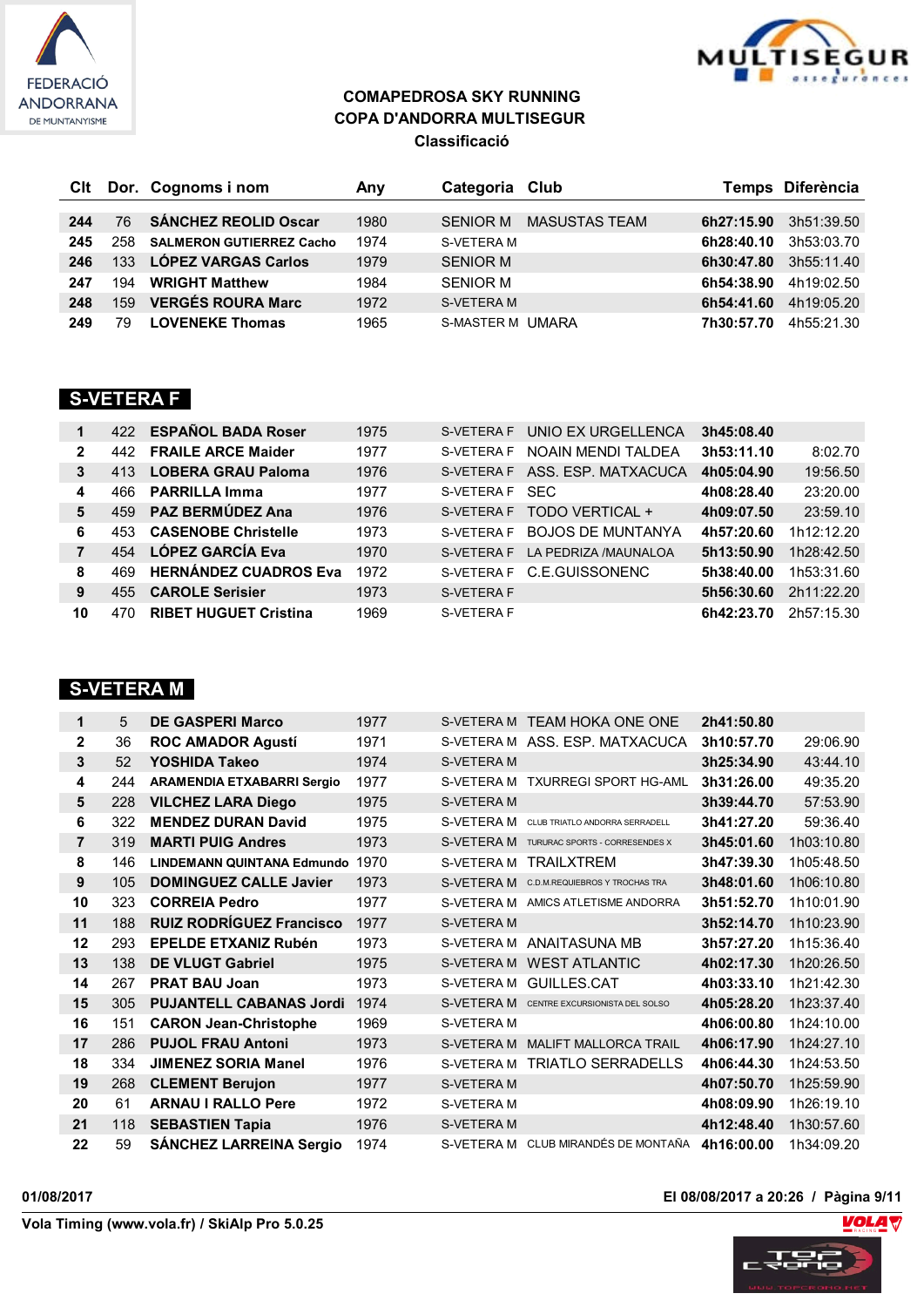



| Clt |     | Dor. Cognoms i nom                     | Any  | Categoria Club    |                                           |            | Temps Diferència |
|-----|-----|----------------------------------------|------|-------------------|-------------------------------------------|------------|------------------|
| 23  | 343 | <b>ARAUZO Carlos</b>                   | 1976 | S-VETERA M        |                                           | 4h16:46.60 | 1h34:55.80       |
| 24  | 301 | <b>RENIU Marc</b>                      | 1977 |                   | S-VETERA M C.E.CALLDETENES                | 4h19:36.50 | 1h37:45.70       |
| 25  | 229 | <b>SERRA PRAT Pep</b>                  | 1968 |                   | S-VETERA M ASSOCIACIÓ MOUNTAIN RUNNERS BE | 4h21:16.30 | 1h39:25.50       |
| 26  | 255 | PORQUERAS PLANELLES Guifré             | 1974 | S-VETERA M GEAM   |                                           | 4h21:32.70 | 1h39:41.90       |
| 27  | 252 | <b>SANCHEZ NAVARRO Xavi</b>            | 1973 |                   | S-VETERA M CENTRE EXCURSIONISTA DEL SOLSO | 4h26:59.30 | 1h45:08.50       |
| 28  | 265 | <b>SANTOS RODRÍGUEZ Alberto</b>        | 1971 |                   | S-VETERA M C.D. TRAZACAMINOS              | 4h27:23.70 | 1h45:32.90       |
| 29  | 313 | <b>TORNE SERRA Ramon</b>               | 1971 | S-VETERA M SFN    |                                           | 4h29:00.70 | 1h47:09.90       |
| 30  | 236 | <b>CASTILLO VIGURI Pablo</b>           | 1972 | <b>S-VETERA M</b> |                                           | 4h29:05.50 | 1h47:14.70       |
| 31  | 217 | <b>ÁLVAREZ Fran</b>                    | 1971 |                   | S-VETERA M C.E. SANLORIA                  | 4h29:51.00 | 1h48:00.20       |
| 32  | 168 | <b>FIGUEROLA MIR Jordi</b>             | 1977 | S-VETERA M        |                                           | 4h29:54.20 | 1h48:03.40       |
| 33  | 277 | RODRÍGUEZ GARCIA Adolfo                | 1969 | S-VETERA M SEXRUN |                                           | 4h32:42.50 | 1h50:51.70       |
| 34  | 169 | <b>GARCIA LLORENS Toni</b>             | 1975 |                   | S-VETERA M ROCK&ROPE                      | 4h36:17.50 | 1h54:26.70       |
| 35  | 315 | <b>ABAD AGUILERA Mikel</b>             | 1970 | S-VETERA M SFT    |                                           | 4h36:19.20 | 1h54:28.40       |
| 36  | 110 | <b>ROMERO David</b>                    | 1974 | S-VETERA M        |                                           | 4h36:34.00 | 1h54:43.20       |
| 37  | 214 | DÍEZ PEÑA Víctor                       | 1972 | S-VETERA M T4S    |                                           | 4h41:33.90 | 1h59:43.10       |
| 38  | 279 | <b>BLAUW Michiel</b>                   | 1974 |                   | S-VETERA M THE FLYING DUTCHMAN            | 4h42:13.20 | 2h00:22.40       |
| 39  | 249 | <b>MARFA LOIDI Lluis</b>               | 1975 | S-VETERA M        |                                           | 4h42:20.10 | 2h00:29.30       |
| 40  | 298 | <b>GOMES DE LIMA Antonio</b>           | 1969 | S-VETERA M        |                                           | 4h43:59.30 | 2h02:08.50       |
| 41  | 292 | <b>JIMENEZ BARRANCO Jose Antonio</b>   | 1977 | S-VETERA M        |                                           | 4h46:45.90 | 2h04:55.10       |
| 42  | 253 | <b>PUERTA REDONDO Oskar</b>            | 1977 |                   | S-VETERA M LOS PELENDONES/ROKANEGRAS/BANZ | 4h46:57.70 | 2h05:06.90       |
| 43  | 68  | <b>SALA MARGÓ Ernest</b>               | 1968 | S-VETERA M VEC    |                                           | 4h48:02.10 | 2h06:11.30       |
| 44  | 232 | <b>CARCOLE SANS Xavi</b>               | 1972 |                   | S-VETERA M PUNKARANES                     | 4h48:40.20 | 2h06:49.40       |
| 45  | 341 | <b>BARRET Patrice</b>                  | 1969 | S-VETERA M        |                                           | 4h54:09.50 | 2h12:18.70       |
| 46  | 213 | <b>PLUMED GALERA Jose Maria</b>        | 1975 | S-VETERA M        |                                           | 4h56:49.00 | 2h14:58.20       |
| 47  | 148 | <b>JIMÉNEZ ZAFRA David</b>             | 1973 |                   | S-VETERA M TRIATLÓ JOVENT 79              | 5h04:36.20 | 2h22:45.40       |
| 48  | 222 | <b>LECINA ESCUDER Manel</b>            | 1969 |                   | S-VETERA M TRAIL4SOLIDARIS                | 5h04:44.60 | 2h22:53.80       |
| 49  | 115 | <b>HAWKING Giles</b>                   | 1973 |                   | S-VETERA M YORK KNAVESMIRE HARRIERS       | 5h04:48.80 | 2h22:58.00       |
| 50  | 204 | <b>BORT BIARNÉS Pep</b>                | 1969 |                   | S-VETERA M MOUNTAIN RUNNERS DEL BERGUEDÀ  | 5h05:28.10 | 2h23:37.30       |
| 51  | 317 | <b>BERNABEU BLANCO Bernat</b>          | 1975 |                   | S-VETERA M SXNET.CAT                      | 5h07:34.70 | 2h25:43.90       |
| 52  | 202 | <b>MARTI Jordi</b>                     | 1971 | S-VETERA M        |                                           | 5h09:00.70 | 2h27:09.90       |
| 53  | 331 | <b>AUÑON CASTELLANAS Fernando 1974</b> |      | S-VETERA M CEM    |                                           | 5h10:41.00 | 2h28:50.20       |
| 54  | 327 | <b>VERDAGUER I ARROYO Angel</b>        | 1970 |                   | S-VETERA M CLUB ATLETISME OLOT - TERRA DE | 5h10:41.90 | 2h28:51.10       |
| 55  | 123 | DE LA CRUZ FIGUEROA Carlos             | 1970 |                   | S-VETERA M MUR I CASTELL TUGA             | 5h16:37.10 | 2h34:46.30       |
| 56  | 246 | <b>PLAYÀ SALVADÓ Ricard</b>            | 1973 |                   | S-VETERA M PUNKARRANES                    | 5h25:55.10 | 2h44:04.30       |
| 57  | 230 | RODRÍGUEZ PEDRAZA Felip                | 1977 | S-VETERA M        |                                           | 5h26:56.50 | 2h45:05.70       |
| 58  | 312 | <b>GARCIA TUBIO Rafa</b>               | 1973 |                   | S-VETERA M MONTSERRATING                  | 5h31:15.10 | 2h49:24.30       |
| 59  | 242 | <b>MARTÍNEZ PUJOL Sergio</b>           | 1976 |                   | S-VETERA M KORREMOSPERONOMUCHO            | 5h33:02.10 | 2h51:11.30       |
| 60  | 78  | <b>GARCÍA DELGADO Israel</b>           | 1975 |                   | S-VETERA M ALPINO BENALMADENA IRONTRIATH  | 5h34:34.80 | 2h52:44.00       |
| 61  | 122 | <b>AUSSEL Nicolas</b>                  | 1972 | S-VETERA M        |                                           | 5h43:50.80 | 3h02:00.00       |
| 62  | 288 | <b>MAS LLORT Jaume</b>                 | 1969 |                   | S-VETERA M CENTRE EXCURSIONISTA GUISSONEN | 5h49:58.40 | 3h08:07.60       |
| 63  | 276 | <b>SERRA GUILLAMET David</b>           | 1969 | S-VETERA M SIATOT |                                           | 5h51:38.60 | 3h09:47.80       |
| 64  | 295 | <b>PEREZ PIZARRO Francisco</b>         | 1977 |                   | S-VETERA M A.G.EL TURMELL DE XERT         | 5h52:20.60 | 3h10:29.80       |
| 65  | 251 | <b>VINCENT Klein</b>                   | 1975 | S-VETERA M        |                                           | 5h57:47.20 | 3h15:56.40       |
| 66  | 290 | <b>BLANCO LARA Josep</b>               | 1972 |                   | S-VETERA M CENTRE EXCURSIONISTA GUISSONEN | 6h10:28.90 | 3h28:38.10       |
| 67  | 289 | <b>GARCÍA MARTÍN Albertini</b>         | 1974 |                   | S-VETERA M CLUB PIRINENC ANDORRÀ          | 6h17:07.60 | 3h35:16.80       |
| 68  | 108 | <b>BLANCO VENTURA Daniel</b>           | 1977 |                   | S-VETERA M PISCINA DE PIERA               | 6h23:44.70 | 3h41:53.90       |
| 69  | 258 | <b>SALMERON GUTIERREZ Cacho</b>        | 1974 | S-VETERA M        |                                           | 6h28:40.10 | 3h46:49.30       |

**01/08/2017 El 08/08/2017 a 20:26 / Pàgina 10/11**